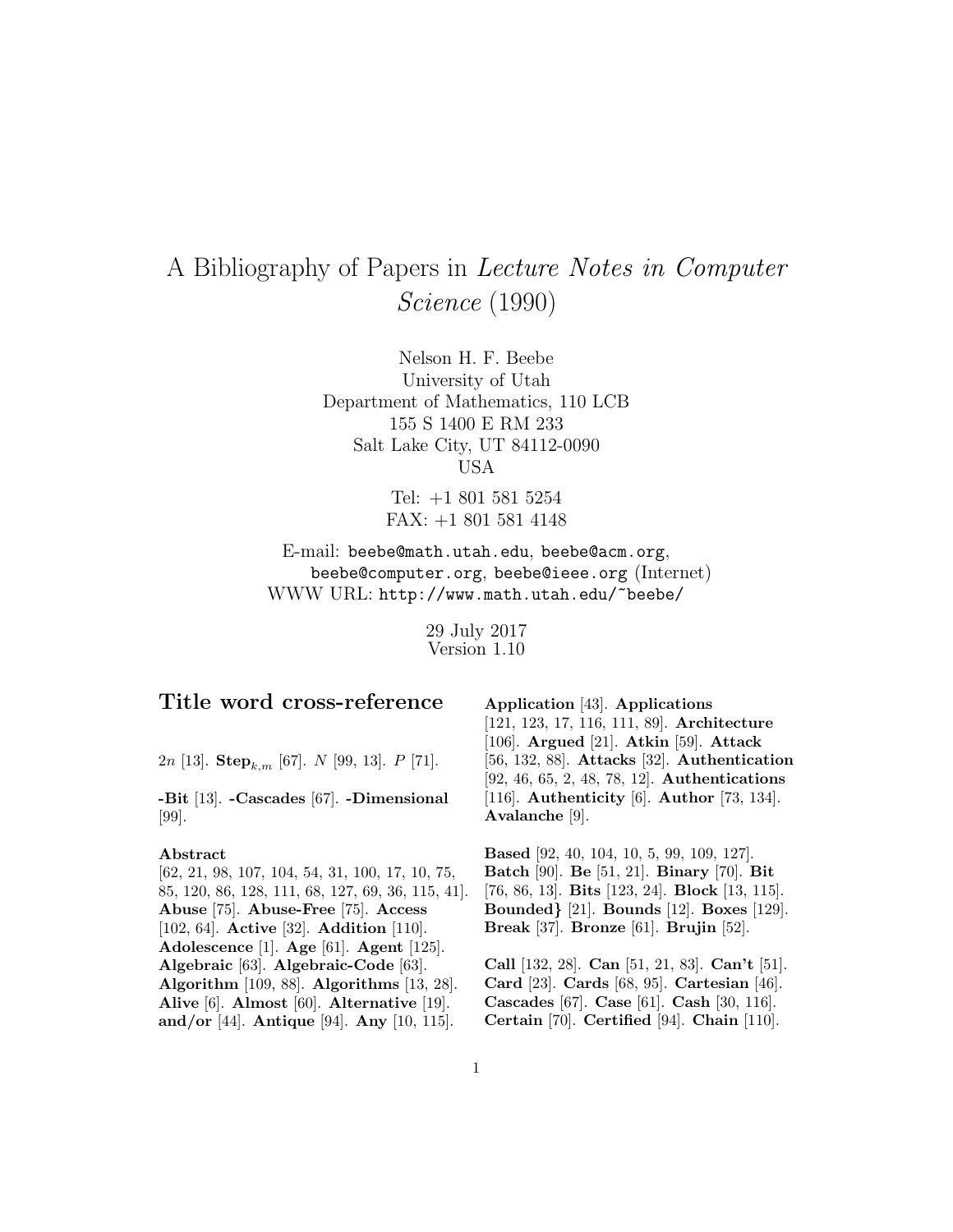**Checks** [31, 30]. **Checksum** [88]. **Children** [133]. **Chip** [24]. **Chosen** [88]. **Cipher** [58, 13]. **Ciphers** [115]. **Classification** [98]. **Code** [63]. **Codes** [12]. **Cohen** [88]. **Collision** [43, 111]. **Commitment** [76, 86]. **Communication** [103]. **Commutative** [16]. **Complexity** [51, 118, 57, 70, 54, 50, 55]. **Computation** [124]. **Computational** [22]. **Computationally** [69]. **Computations** [125]. **Computer** [6, 130]. **Concrete** [118]. **Conditionally** [75]. **Conditions** [70]. **Confidential** [64]. **Congruential** [87]. **Consistency** [89]. **Constructing** [41]. **Construction** [115]. **Context** [75]. **Continued** [55]. **Control** [102, 44]. **Controlled** [123]. **Convert** [130]. **Correlation** [56]. **Counting** [9]. **Crete** [61]. **Criteria** [53]. **Criterion** [9]. **Cross** [99]. **Cross-Product** [99]. **Cryptanalysis** [40, 67, 39, 36, 89]. **Cryptel** [25]. **Crypto** [81]. **Crypto-Engine** [81]. **Cryptographers** [69]. **Cryptographic** [53, 88, 80, 28]. **Cryptographically** [125]. **Cryptography** [77, 1]. **Cryptoperiods** [14]. **Cryptosystem** [72, 4, 114, 132]. **Cryptosystems** [91, 71, 75, 101, 63, 7]. **Curve** [72, 91]. **Curves** [40].

**Data** [131]. **DC** [33]. **Deciphering** [61]. **Deficiencies** [18]. **Defined** [52]. **Definition** [99]. **Describe** [51]. **Design** [71, 112]. **Detection** [33]. **Diffusing** [14]. **Digital** [92, 97, 94, 103]. **Dimensional** [99]. **Dining** [69]. **Direct** [37]. **Disclose** [17]. **Disclosure** [123]. **Disco** [69]. **Diskette** [81]. **Disposable** [116]. **Disrupters** [33]. **Distributed** [27, 130]. **Distribution** [10, 103, 105]. **Distributions** [85]. **Divergence** [12]. **Diversity** [60]. **Divertible** [16]. **Domains** [100]. **Double** [125]. **Double-Agent** [125]. **Dynamic** [99].

**Easy** [129, 43, 111]. **Efficiency** [57]. **Efficient** [117, 31, 128, 68, 95, 127, 23].

**Electronic** [31, 25, 35, 116]. **Elliptic** [72, 91]. **Encryption** [40, 78, 106]. **End** [106]. **End-to-End** [106]. **Engine** [81]. **Enigma** [74]. **European** [28]. **Evaluation** [28]. **Every** [50]. **Everything** [21]. **Exchange** [126, 57, 104, 65, 5]. **Existence** [76]. **Existing** [25]. **Explain** [133]. **Exponent** [11]. **Exponentiation** [108]. **Exponents** [36]. **Extended** [62, 21, 98, 104, 54, 31, 100, 10, 75, 85, 120, 86, 43, 64, 127, 22, 115, 41].

**Facing** [29]. **Factoring** [35]. **Fast** [72, 56, 60, 109]. **Faster** [62]. **Faulty** [124, 122]. **FEAL** [132]. **FEAL-** [132]. **Feed** [56]. **Feed-Forward** [56]. **Feedback** [54, 83, 66]. **Feedforward** [52]. **Fiat** [19]. **Fields** [104]. **Filling** [40]. **Filtered** [56]. **Find** [129]. **Five** [23]. **Flexible** [102]. **Forward** [56]. **Fractions** [7, 55]. **Free** [75]. **Front** [59]. **Full** [65]. **Function** [10]. **Functions** [52, 112, 9, 53, 113, 13].

**Gamal** [4]. **General** [15, 75]. **Generalization** [4]. **Generate** [83]. **Generation** [49, 60]. **Generator** [42]. **Generators** [87]. **German** [74]. **Given** [83]. **Giving** [18]. **Good** [129, 50]. **Gradual** [123]. **Group** [8].

**Half** [122]. **Hardware** [107]. **Hash** [112, 113, 13]. **Hash-Functions** [13]. **Heuristics** [110]. **High** [63]. **Higher** [9, 109]. **Hints** [18]. **Homophonic** [38]. **Huang** [88]. **Hypotheses** [115].

**Ideal** [98, 45]. **Identification** [117, 68, 95, 127]. **Identity** [5]. **Identity-Based** [5]. **If** [51]. **Implementation** [91, 37]. **Implementations** [107]. **Impossibility** [41]. **Improve** [3]. **Improved** [58]. **Index** [73, 134]. **Infinite** [100]. **Information**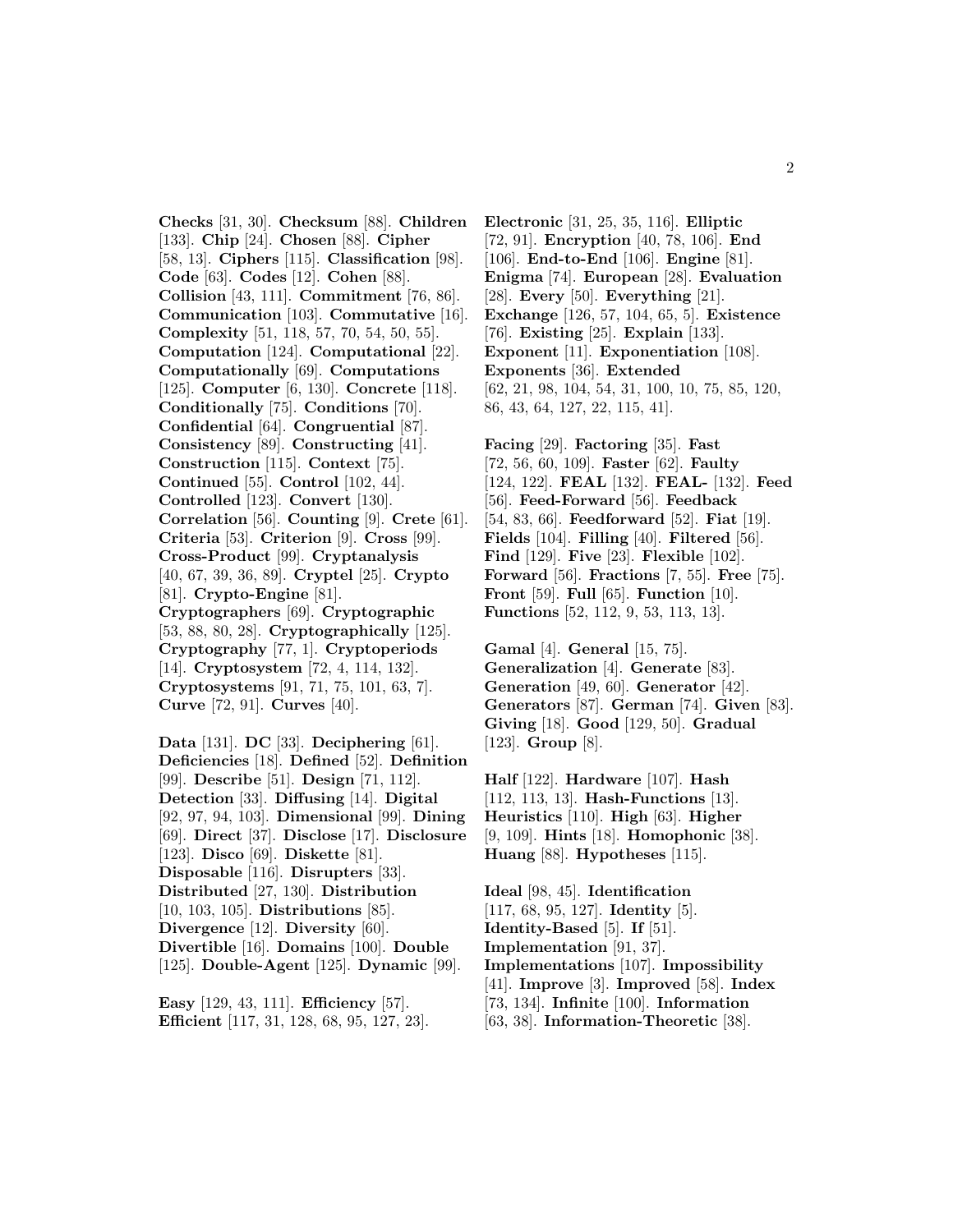**Informational** [12]. **Integrity** [28]. **Interactive** [117, 16, 121, 92]. **Invited** [29, 81, 77, 107, 1, 61, 79, 34, 74, 78, 44, 80].

**Keep** [6]. **Kerberos** [78]. **Kernels** [127]. **Key** [126, 58, 57, 104, 10, 1, 65, 2, 48, 5, 63, 7, 4, 103, 105]. **Key-Exchange** [5]. **Keying** [74]. **Keys** [102]. **Keystream** [50]. **Knowledge** [92, 118, 18, 21, 20, 15, 76, 119, 120, 16, 116, 133, 64, 22].

**Large** [8]. **Later** [79]. **LCT** [89]. **Legal** [29]. **Line** [97]. **Line/Off** [97]. **Linear** [70, 54, 99, 50, 55, 89, 61]. **linearity** [11]. **Local** [84].

**Machine** [39]. **Mail** [25, 35]. **Majorities** [125]. **Majority** [124]. **Making** [75, 23]. **Mapping** [34]. **Master** [102]. **Match** [23]. **Match-Making** [23]. **Maximal** [60]. **Medical** [64]. **Message** [92]. **Minimal** [48]. **Minimum** [120]. **Minorities** [125]. **MIXes** [37]. **Mobile** [103]. **Modified** [88, 39]. **Modular** [108, 109]. **Modular-Multiplication** [109]. **Moduli** [60]. **Multiparty** [124, 122, 125]. **Multiple** [58]. **Multiplication** [109].

**Navy** [74]. **Network** [6, 78]. **Networks** [77, 8]. **News** [59]. **No** [47, 65]. **Non** [121, 92, 11]. **Non-interactive** [121, 92]. **Non-linearity** [11]. **Nonlinearity** [53]. **Nonlinearly** [56]. **Normal** [77]. **NP** [21]. **Number** [21].

**Oblivious** [121]. **Offline** [31]. **On-Line** [97]. **On-Line/Off-Line** [97]. **One** [10, 113]. **One-Way** [10]. **Online** [30]. **Open** [27]. **Optimally** [41]. **Order** [9]. **Oriented** [8].

**Paper** [94]. **Paradigms** [92]. **Parallel** [49]. **Password** [79]. **Off-Line** [97]. **or** [44]. **Perfect** [84, 21]. **Periodic** [82]. **Permutation** [71]. **Permutations** [11, 41].

**Permuted** [127]. **Personal** [81]. **PGM** [114]. **Point** [50, 26]. **Power** [22]. **Practical** [18, 25, 8, 80]. **Predict** [87]. **Prepositioned** [44]. **Previously** [65]. **Primality** [62]. **Primitives** [28]. **Principle** [112]. **Private** [63]. **Private-Key** [63]. **Problem** [125]. **Problems** [77, 80]. **Procedures** [64]. **Processing** [27, 130]. **Processor** [24]. **Processors** [122]. **Product** [99]. **Profile** [50]. **Profiles** [70, 55]. **Progress** [131]. **Proofs** [92, 117, 118, 18, 76, 119, 120, 16, 22]. **Properties** [114]. **Protection** [25, 128, 80]. **Protocol** [33, 8, 5, 19, 103]. **Protocols** [122, 126, 133]. **Provably** [115]. **Prover** [117]. **Providing** [77]. **Pseudo** [51, 84, 86, 42]. **Pseudo-random** [51, 84]. **Pseudo-randomness** [86]. **Pseudorandom** [85, 41]. **Public** [1, 2, 7, 4]. **Public-Key** [1, 2, 7].

**Quadratic** [104, 82].

**Race** [28]. **Radix** [109]. **Random** [123, 34, 16, 42, 51, 84]. **Randomness** [84, 86]. **Rates** [63]. **Real** [104]. **Recipient** [69, 32]. **Records** [64]. **Recurring** [49]. **Recursive** [108]. **Reducibility** [16]. **Register** [56, 83]. **Registers** [54, 66]. **Relying** [115]. **Requirements** [29]. **Residues** [108]. **Resource** [120]. **Results** [111, 41]. **RIPE** [28]. **Rotor** [39]. **Rounds** [21, 119]. **RSA** [107, 90, 60, 37, 24, 36]. **RSA-Implementation** [37]. **RSA-Moduli** [60].

**S** [129]. **S-Boxes** [129]. **Satisfiability** [23]. **Satisfying** [9]. **Say** [47]. **Scheme** [58, 15, 2, 99, 128, 127, 80, 96]. **Schemes** [117, 3, 98, 45, 123, 76, 46, 44]. **Schnorr** [42]. **Scripts** [61]. **SDNS** [106]. **Search** [43, 111]. **Secrecy** [48]. **Secret** [126, 98, 45, 100, 44, 36]. **Secrets** [17, 65]. **Secure** [125, 75, 65, 2, 60, 69, 115]. **Security** [77, 79, 131, 42, 27, 26]. **Self** [16].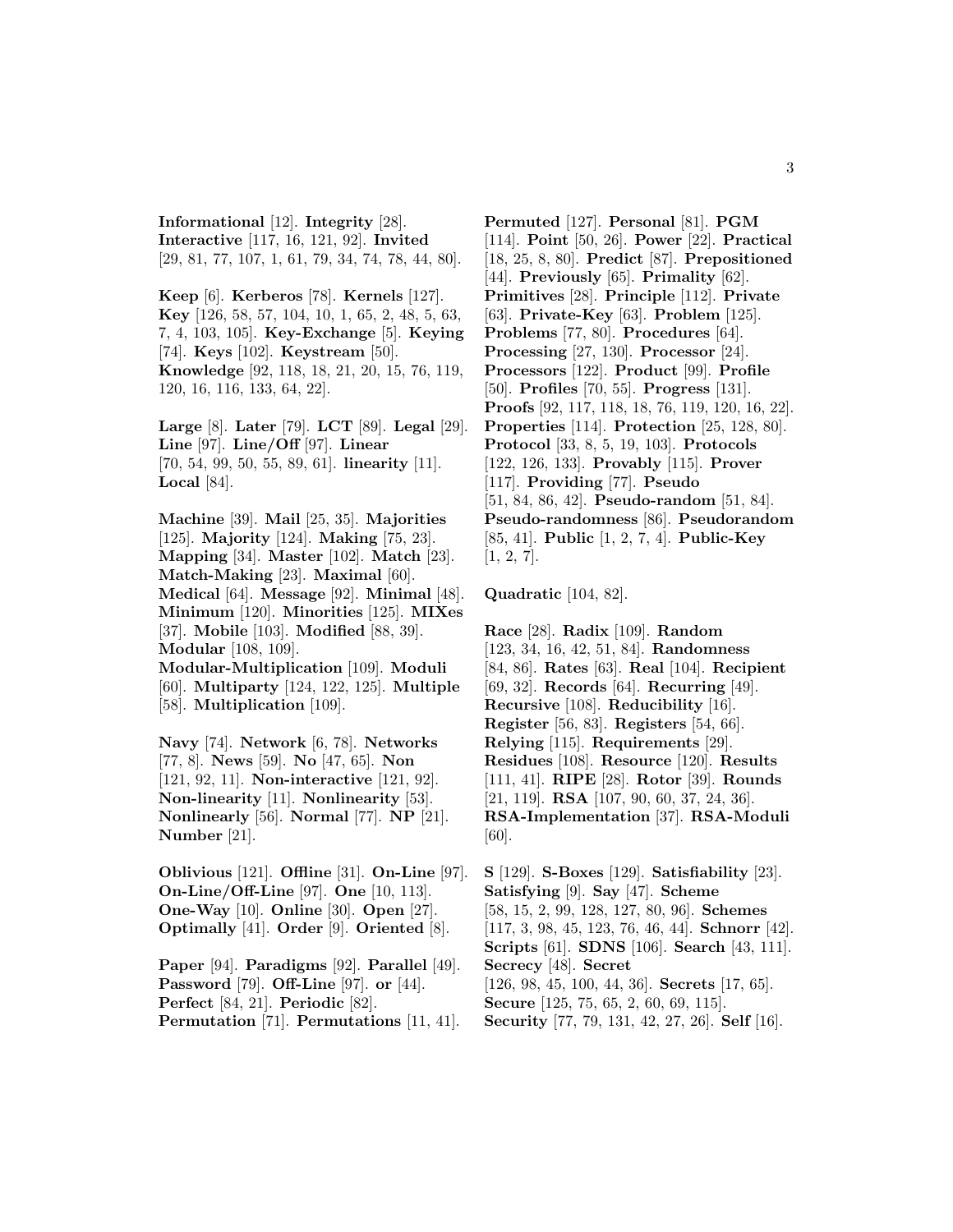**Self-Reducibility** [16]. **Sender** [69, 32]. **Sequence** [51, 83]. **Sequences** [51, 70, 82, 52, 56, 49, 84, 50]. **Serviceability** [69]. **Shamir** [19]. **Shared** [65, 44, 96]. **Sharing** [98, 45, 100]. **Shift** [56, 83, 66]. **Shift-Register** [56]. **Short** [36]. **Shortest** [83]. **Signature** [29, 3, 94, 96]. **Signatures** [92, 93, 97, 68, 95]. **Simple** [14]. **Single** [24]. **Smart** [81, 68, 95]. **Software** [128]. **Some** [45, 70]. **Sorting** [20]. **Space** [40, 99]. **Space-Filling** [40]. **Spans** [82]. **Sparse** [85]. **spite** [32]. **Spymasters** [125]. **Standardisation** [131]. **Starting** [50, 26]. **Statistics** [34]. **Strict** [9]. **Structure** [126]. **Substitution** [38]. **Subtitle** [94]. **Summary** [43, 64, 22]. **Sums** [108]. **Survey** [107]. **Symmetric** [13]. **System** [57, 104, 25, 10]. **Systems** [48, 103, 105].

**Technical** [26]. **Technique** [14]. **Technology** [29]. **Ten** [79]. **Test** [59, 89]. **Testing** [62]. **Text** [88]. **Their** [123, 116]. **Theoretic** [38]. **Threshold** [101, 99]. **Token** [81]. **Tolerating** [122]. **Transfer** [121]. **Treatment** [38]. **Trick***}* [23]. **Two** [117, 119]. **Type** [71].

**Unclassified** [77]. **Unconditional** [48, 69, 32]. **Unconditionally** [125, 75]. **Undeniable** [93]. **Universal** [81]. **UNIX** [79]. **Unproved** [115]. **Untraceability** [69, 32]. **Untraceable** [116]. **Use** [77, 7, 78]. **User** [81]. **Using** [117, 18, 108, 86, 13].

**Varying** [66]. **Verifiable** [17]. **Verification** [96]. **Video** [40]. **Viruses** [130]. **Voting** [58].

**Way** [10, 113].

**Years** [79].

**Zero** [92, 118, 18, 21, 20, 15, 76, 119, 120, 16, 116, 133, 64, 22]. **Zero-Knowledge** [118, 18,

21, 20, 15, 76, 120, 116, 133, 64, 22].

## **References**

## **Diffie:1990:APK**

[1] Whitfield Diffie. The adolescence of public-key cryptography (invited). Lecture Notes in Computer Science, 434: 2–??, 1990. CODEN LNCSD9. ISSN 0302-9743 (print), 1611-3349 (electronic). URL http://link.springerny.com/link/service/series/0558/ bibs/0434/04340002.htm; http:// link.springer-ny.com/link/service/ series/0558/papers/0434/04340002. pdf.

#### **Galil:1990:SPK**

[2] Zvi Galil, Stuart Haber, and Moti Yung. A secure public-key authentication scheme. Lecture Notes in Computer Science, 434:3–??, 1990. CODEN LNCSD9. ISSN 0302-9743 (print), 1611-3349 (electronic). URL http://link.springerny.com/link/service/series/0558/ bibs/0434/04340003.htm; http:// link.springer-ny.com/link/service/ series/0558/papers/0434/04340003. pdf.

#### **Brassard:1990:HIS**

[3] Gilles Brassard. How to improve signature schemes. Lecture Notes in Computer Science, 434:16–??, 1990. CODEN LNCSD9. ISSN 0302-9743 (print), 1611-3349 (electronic). URL http://link.springer-ny.com/link/ service/series/0558/bibs/0434/04340016. htm; http://link.springer-ny. com/link/service/series/0558/papers/ 0434/04340016.pdf.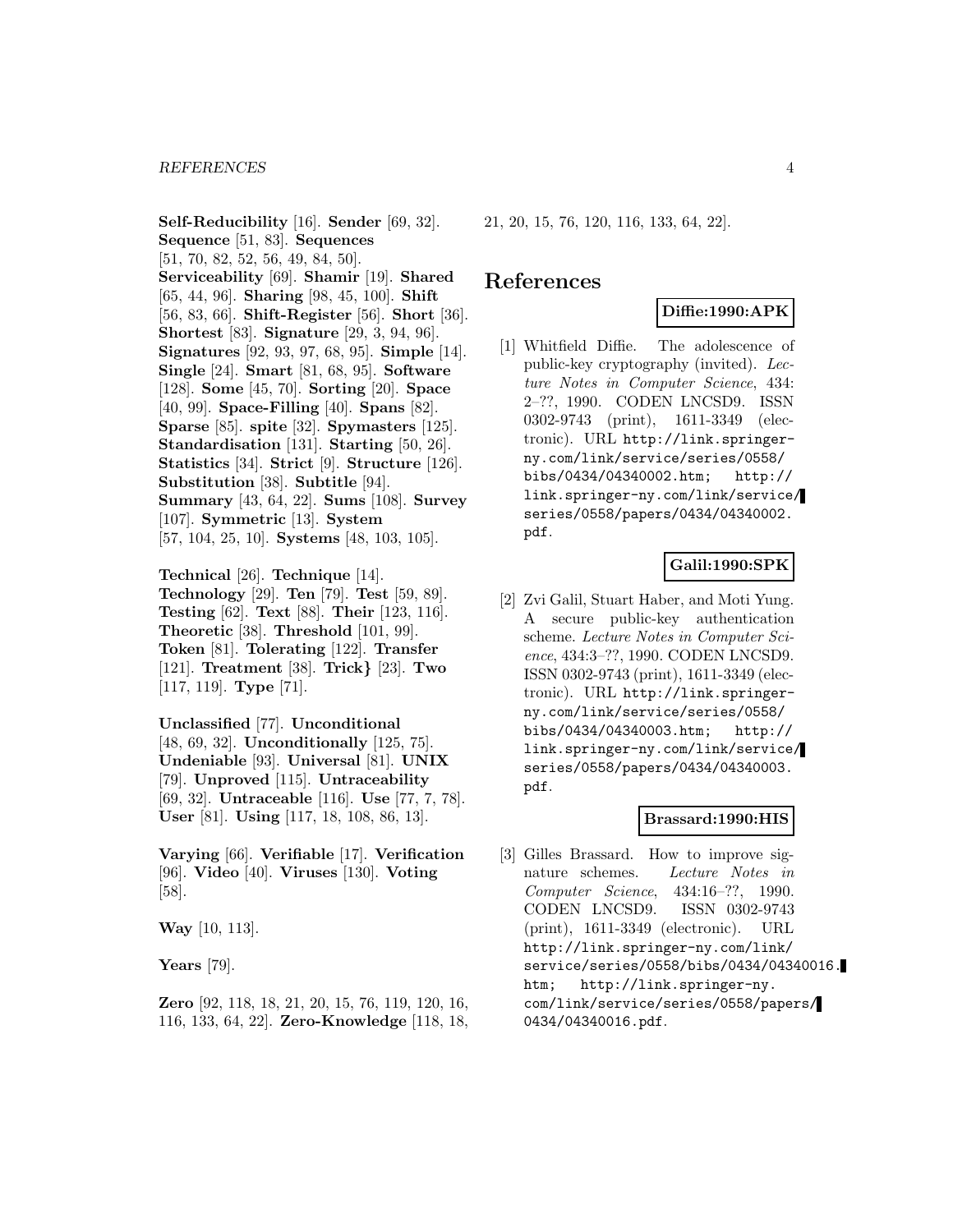#### **Jaburek:1990:GGP**

[4] W. J. Jaburek. A generalization of El Gamal's public key cryptosystem. Lecture Notes in Computer Science, 434:23–??, 1990. CODEN LNCSD9. ISSN 0302-9743 (print), 1611-3349 (electronic). URL http://link.springerny.com/link/service/series/0558/ bibs/0434/04340023.htm; http:// link.springer-ny.com/link/service/ series/0558/papers/0434/04340023. pdf.

#### **Gunther:1990:IBK**

[5] Christoph G. Günther. An identitybased key-exchange protocol. Lecture Notes in Computer Science, 434:29– ??, 1990. CODEN LNCSD9. ISSN 0302-9743 (print), 1611-3349 (electronic). URL http://link.springerny.com/link/service/series/0558/ bibs/0434/04340029.htm; http:// link.springer-ny.com/link/service/ series/0558/papers/0434/04340029. pdf.

#### **Bauspiess:1990:HKA**

[6] Fritz Bauspieß and Hans-Joachim Knobloch. How to keep authenticity alive in a computer network. Lecture Notes in Computer Science, 434:38– ??, 1990. CODEN LNCSD9. ISSN 0302-9743 (print), 1611-3349 (electronic). URL http://link.springerny.com/link/service/series/0558/ bibs/0434/04340038.htm; http:// link.springer-ny.com/link/service/ series/0558/papers/0434/04340038. pdf.

#### **Isselhorst:1990:UFP**

[7] Hartmut Isselhorst. The use of fractions in public-key cryptosystems. Lecture Notes in Computer Science, 434: 47–??, 1990. CODEN LNCSD9. ISSN 0302-9743 (print), 1611-3349 (electronic). URL http://link.springerny.com/link/service/series/0558/ bibs/0434/04340047.htm; http:// link.springer-ny.com/link/service/ series/0558/papers/0434/04340047. pdf.

#### **Frankel:1990:PPL**

[8] Yair Frankel. A practical protocol for large group oriented networks. Lecture Notes in Computer Science, 434: 56–??, 1990. CODEN LNCSD9. ISSN 0302-9743 (print), 1611-3349 (electronic). URL http://link.springerny.com/link/service/series/0558/ bibs/0434/04340056.htm; http:// link.springer-ny.com/link/service/ series/0558/papers/0434/04340056. pdf.

#### **Lloyd:1990:CFS**

[9] Sheelagh Lloyd. Counting functions satisfying a higher order strict avalanche criterion. Lecture Notes in Computer Science, 434:63–??, 1990. CO-DEN LNCSD9. ISSN 0302-9743 (print), 1611-3349 (electronic). URL http://link.springer-ny.com/link/ service/series/0558/bibs/0434/04340063. htm; http://link.springer-ny. com/link/service/series/0558/papers/ 0434/04340063.pdf.

## **Davida:1990:KDS**

[10] George I. Davida, Yvo Desmedt, and René Peralta. A key distribution system based on any one-way function (extended abstract). Lecture Notes in Computer Science, 434:75– ??, 1990. CODEN LNCSD9. ISSN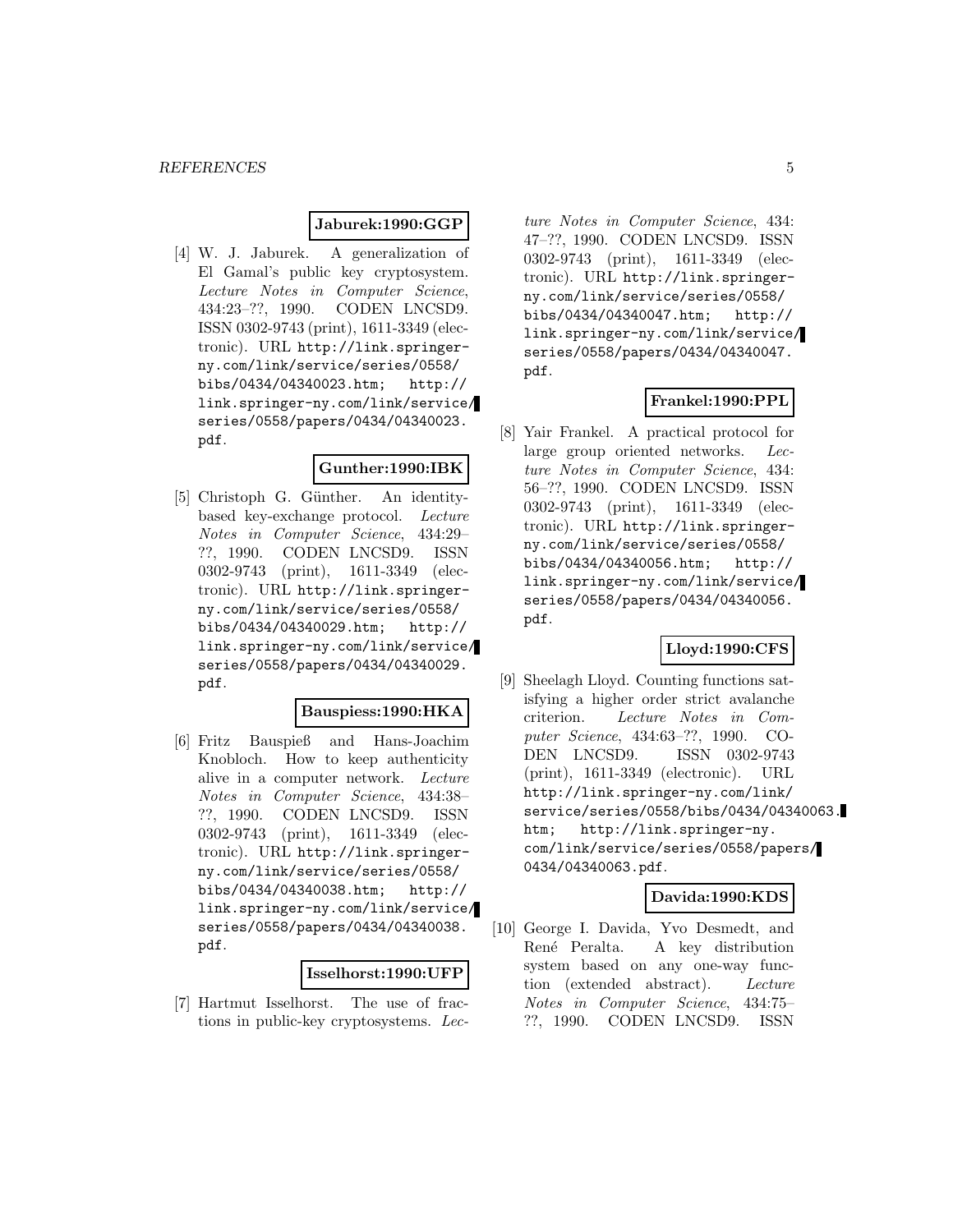0302-9743 (print), 1611-3349 (electronic). URL http://link.springerny.com/link/service/series/0558/ bibs/0434/04340075.htm; http:// link.springer-ny.com/link/service/ series/0558/papers/0434/04340075. pdf.

## **Pieprzyk:1990:NLE**

[11] Józef P. Pieprzyk. Non-linearity of exponent permutations. Lecture Notes in Computer Science, 434:80– ??, 1990. CODEN LNCSD9. ISSN 0302-9743 (print), 1611-3349 (electronic). URL http://link.springerny.com/link/service/series/0558/ bibs/0434/04340080.htm; http:// link.springer-ny.com/link/service/ series/0558/papers/0434/04340080. pdf.

#### **Sgarro:1990:IDB**

[12] Andrea Sgarro. Informational divergence bounds for authentication codes. Lecture Notes in Computer Science, 434:93–??, 1990. CODEN LNCSD9. ISSN 0302-9743 (print), 1611-3349 (electronic). URL http://link.springerny.com/link/service/series/0558/ bibs/0434/04340093.htm; http:// link.springer-ny.com/link/service/ series/0558/papers/0434/04340093. pdf.

#### **Quisquater:1990:BHF**

[13] Jean-Jacques Quisquater and Marc Girault. 2*n*-bit hash-functions using *n*bit symmetric block cipher algorithms. Lecture Notes in Computer Science, 434:102–??, 1990. CODEN LNCSD9. ISSN 0302-9743 (print), 1611-3349 (electronic). URL http://link.springerny.com/link/service/series/0558/

bibs/0434/04340102.htm; http:// link.springer-ny.com/link/service/ series/0558/papers/0434/04340102. pdf.

#### **Mjolsnes:1990:STD**

[14] Stig F. Mjølsnes. A simple technique for diffusing cryptoperiods. Lecture Notes in Computer Science, 434: 110–??, 1990. CODEN LNCSD9. ISSN 0302-9743 (print), 1611-3349 (electronic). URL http://link.springerny.com/link/service/series/0558/ bibs/0434/04340110.htm; http:// link.springer-ny.com/link/service/ series/0558/papers/0434/04340110. pdf.

#### **Burmester:1990:GZK**

[15] Mike V. D. Burmester, Yvo Desmedt, Fred Piper, and Michael Walker. A general zero-knowledge scheme. Lecture Notes in Computer Science, 434: 122–??, 1990. CODEN LNCSD9. ISSN 0302-9743 (print), 1611-3349 (electronic). URL http://link.springerny.com/link/service/series/0558/ bibs/0434/04340122.htm; http:// link.springer-ny.com/link/service/ series/0558/papers/0434/04340122. pdf.

### **Okamoto:1990:DZKa**

[16] Tatsuaki Okamoto and Kazuo Ohta. Divertible zero knowledge interactive proofs and commutative random self-reducibility. Lecture Notes in Computer Science, 434:134–??, 1990. CODEN LNCSD9. ISSN 0302-9743 (print), 1611-3349 (electronic). URL http://link.springerny.com/link/service/series/0558/ bibs/0434/04340134.htm; http://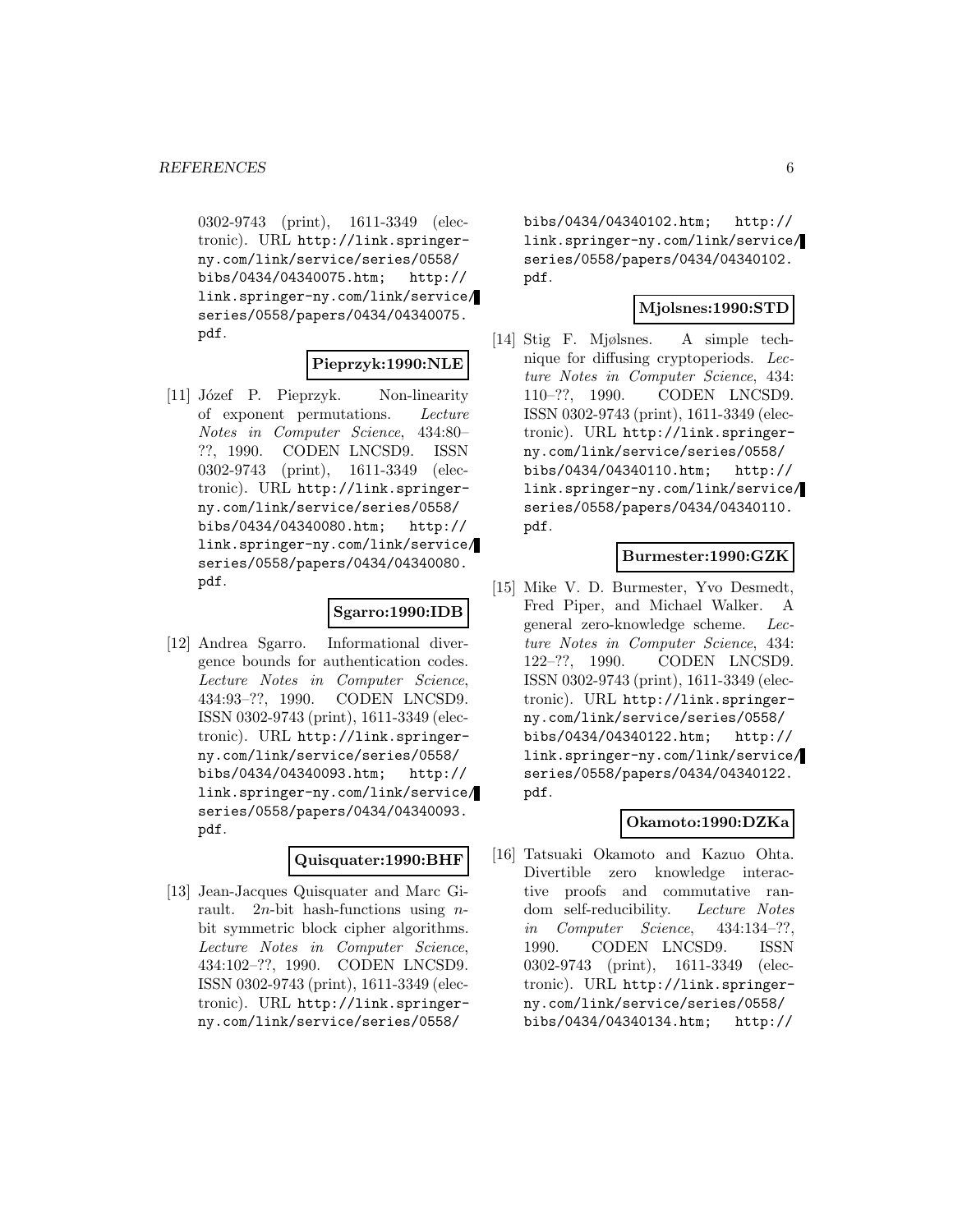link.springer-ny.com/link/service/ series/0558/papers/0434/04340134. pdf.

## **Crepeau:1990:VDS**

[17] Claude Crépeau. Verifiable disclose for secrets and applications (abstract). Lecture Notes in Computer Science, 434:150–??, 1990. CODEN LNCSD9. ISSN 0302-9743 (print), 1611-3349 (electronic). URL http://link.springerny.com/link/service/series/0558/ bibs/0434/04340150.htm; http:// link.springer-ny.com/link/service/ series/0558/papers/0434/04340150. pdf.

## **Boyar:1990:PZK**

[18] Joan Boyar, Katalin Friedl, and Carsten Lund. Practical zero-knowledge proofs: Giving hints and using deficiencies. Lecture Notes in Computer Science, 434:155–??, 1990. CODEN LNCSD9. ISSN 0302-9743 (print), 1611-3349 (electronic). URL http://link.springerny.com/link/service/series/0558/ bibs/0434/04340155.htm; http:// link.springer-ny.com/link/service/ series/0558/papers/0434/04340155. pdf.

## **Stern:1990:AFS**

[19] Jacques Stern. An alternative to the Fiat–Shamir protocol. Lecture Notes in Computer Science, 434:173– ??, 1990. CODEN LNCSD9. ISSN 0302-9743 (print), 1611-3349 (electronic). URL http://link.springerny.com/link/service/series/0558/ bibs/0434/04340173.htm; http:// link.springer-ny.com/link/service/ series/0558/papers/0434/04340173. pdf.

### **Brassard:1990:SZK**

[20] Gilles Brassard and Claude Crépeau. Sorting out zero-knowledge. Lecture Notes in Computer Science, 434:181– ??, 1990. CODEN LNCSD9. ISSN 0302-9743 (print), 1611-3349 (electronic). URL http://link.springerny.com/link/service/series/0558/ bibs/0434/04340181.htm; http:// link.springer-ny.com/link/service/ series/0558/papers/0434/04340181. pdf.

#### **Brassard:1990:ENC**

[21] Gilles Brassard, Claude Crépeau, and Moti Yung. Everything in NP can be argued in Perfect zero-knowledge in a Bounded number of rounds (extended abstract). Lecture Notes in Computer Science, 434:192–??, 1990. CODEN LNCSD9. ISSN 0302-9743 (print), 1611-3349 (electronic). URL http://link.springerny.com/link/service/series/0558/ bibs/0434/04340192.htm; http:// link.springer-ny.com/link/service/ series/0558/papers/0434/04340192. pdf.

## **Yung:1990:ZKP**

[22] Moti Yung. Zero-knowledge proofs of computational power (extended summary). Lecture Notes in Computer Science, 434:196–??, 1990. CO-DEN LNCSD9. ISSN 0302-9743 (print), 1611-3349 (electronic). URL http://link.springer-ny.com/link/ service/series/0558/bibs/0434/04340196. htm; http://link.springer-ny. com/link/service/series/0558/papers/ 0434/04340196.pdf.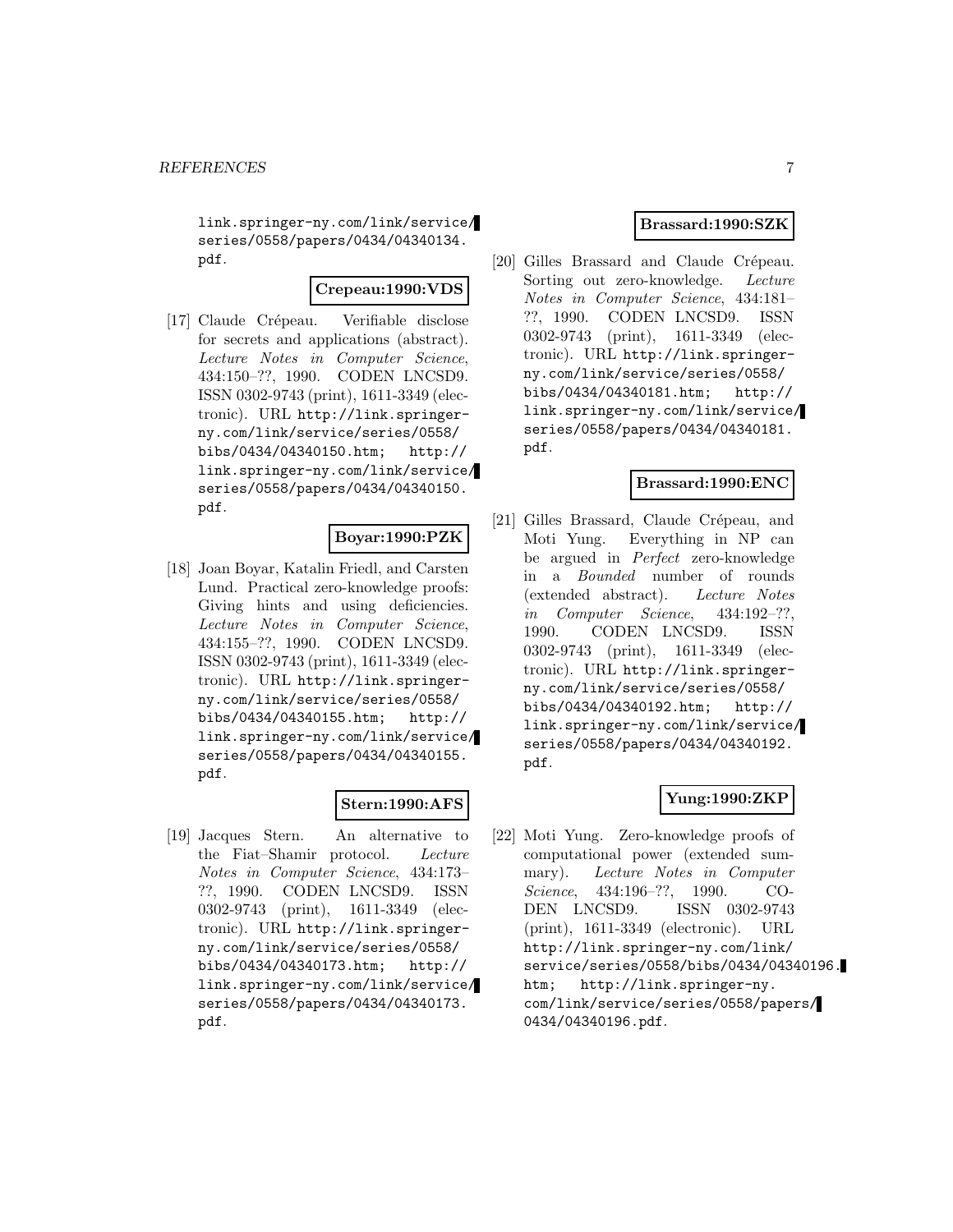#### **denBoer:1990:MEM**

[23] Bert den Boer. More efficient match-making and satisfiability: The Five Card Trick. Lecture Notes in Computer Science, 434:208–??, 1990. CODEN LNCSD9. ISSN 0302-9743 (print), 1611-3349 (electronic). URL http://link.springerny.com/link/service/series/0558/ bibs/0434/04340208.htm; http:// link.springer-ny.com/link/service/ series/0558/papers/0434/04340208. pdf.

#### **Vandemeulebroecke:1990:SCB**

[24] André Vandemeulebroecke, Etienne Vanzieleghem, Tony Denayer, and Paul G. A. Jespers. A single chip 1024 bits RSA processor. Lecture Notes in Computer Science, 434:219– ??, 1990. CODEN LNCSD9. ISSN 0302-9743 (print), 1611-3349 (electronic). URL http://link.springerny.com/link/service/series/0558/ bibs/0434/04340219.htm; http:// link.springer-ny.com/link/service/ series/0558/papers/0434/04340219. pdf.

#### **Cnudde:1990:CPP**

[25] Hedwig Cnudde. Cryptel — the practical protection of an existing electronic mail system. Lecture Notes in Computer Science, 434:237–??, 1990. CODEN LNCSD9. ISSN 0302-9743 (print), 1611-3349 (electronic). URL http://link.springerny.com/link/service/series/0558/ bibs/0434/04340237.htm; http:// link.springer-ny.com/link/service/ series/0558/papers/0434/04340237. pdf.

#### **VanAuseloos:1990:TSS**

[26] Jan Van Auseloos. Technical security: The starting point. Lecture Notes in Computer Science, 434:243– ??, 1990. CODEN LNCSD9. ISSN 0302-9743 (print), 1611-3349 (electronic). URL http://link.springerny.com/link/service/series/0558/ bibs/0434/04340243.htm; http:// link.springer-ny.com/link/service/ series/0558/papers/0434/04340243. pdf.

#### **Siuda:1990:SOD**

[27] Charles Siuda. Security in open distributed processing. Lecture Notes in Computer Science, 434:249–??, 1990. CODEN LNCSD9. ISSN 0302-9743 (print), 1611-3349 (electronic). URL http://link.springerny.com/link/service/series/0558/ bibs/0434/04340249.htm; http:// link.springer-ny.com/link/service/ series/0558/papers/0434/04340249. pdf.

## **Vandewalle:1990:ECC**

[28] Joos Vandewalle, David Chaum, Walter Fumy, Cees J. A. Jansen, Peter Landrock, and G. Roelofsen. A European call for cryptographic algorithms: RIPE: Race Integrity Primitives Evaluation. Lecture Notes in Computer Science, 434:267–??, 1990. CODEN LNCSD9. ISSN 0302-9743 (print), 1611-3349 (electronic). URL http://link.springerny.com/link/service/series/0558/ bibs/0434/04340267.htm; http:// link.springer-ny.com/link/service/ series/0558/papers/0434/04340267. pdf.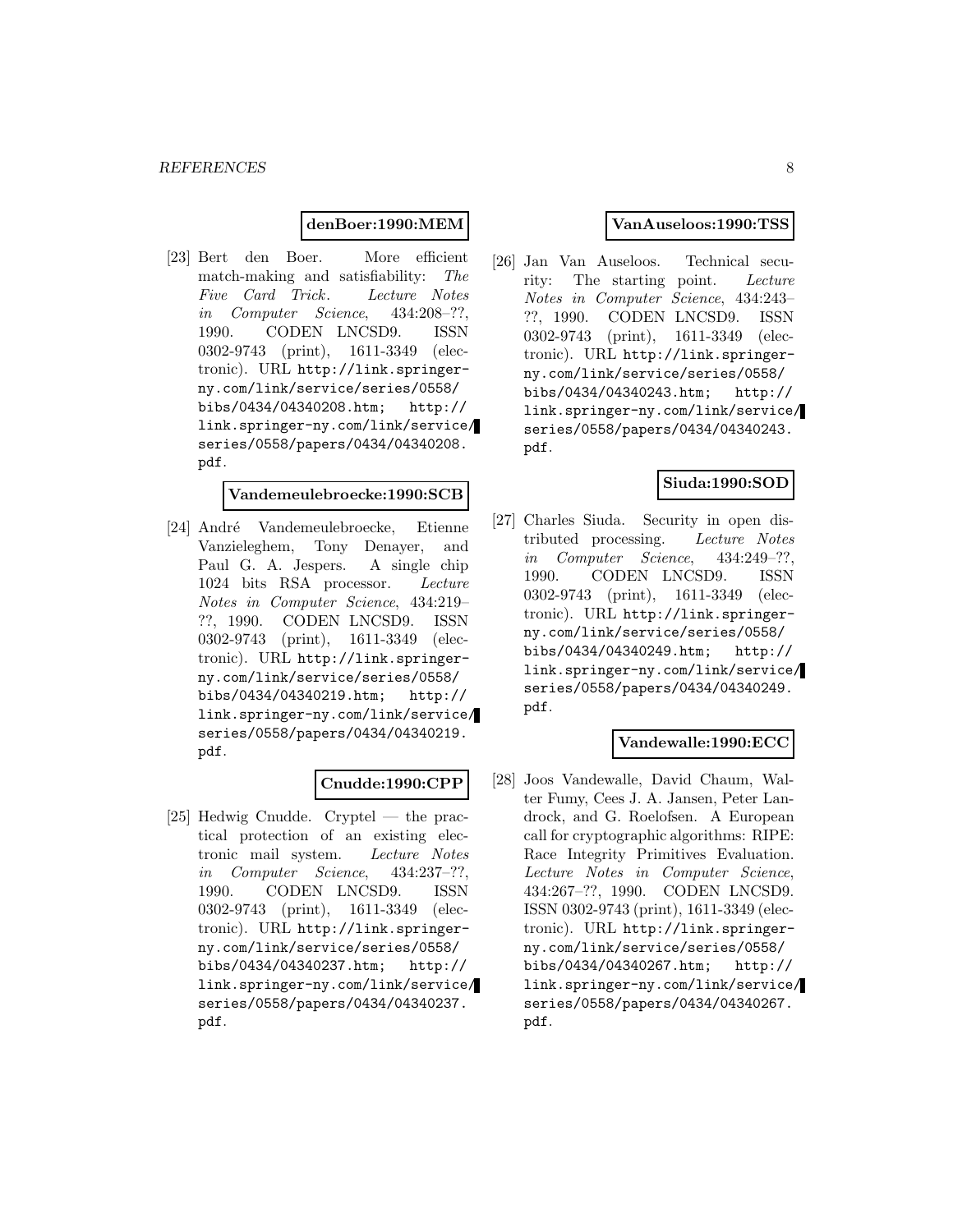#### **Antoine:1990:LRF**

[29] Mireille Antoine, Jean-François Brakeland, Marc Eloy, and Yves Poullet. Legal requirements facing new signature technology (invited). Lecture Notes in Computer Science, 434:273– ??, 1990. CODEN LNCSD9. ISSN 0302-9743 (print), 1611-3349 (electronic). URL http://link.springerny.com/link/service/series/0558/ bibs/0434/04340273.htm; http:// link.springer-ny.com/link/service/ series/0558/papers/0434/04340273. pdf.

#### **Chaum:1990:OCC**

[30] David Chaum. Online cash checks. Lecture Notes in Computer Science, 434:288–??, 1990. CODEN LNCSD9. ISSN 0302-9743 (print), 1611-3349 (electronic). URL http://link.springerny.com/link/service/series/0558/ bibs/0434/04340288.htm; http:// link.springer-ny.com/link/service/ series/0558/papers/0434/04340288. pdf.

#### **Chaum:1990:EOE**

[31] David Chaum, Bert den Boer, Eugène van Heyst, Stig F. Mjølsnes, and Adri Steenbeek. Efficient offline electronic checks (extended abstract). Lecture Notes in Computer Science, 434:294– ??, 1990. CODEN LNCSD9. ISSN 0302-9743 (print), 1611-3349 (electronic). URL http://link.springerny.com/link/service/series/0558/ bibs/0434/04340294.htm; http:// link.springer-ny.com/link/service/ series/0558/papers/0434/04340294. pdf.

## **Waidner:1990:USR**

[32] Michael Waidner. Unconditional sender and recipient untraceability in spite of active attacks. Lecture Notes in Computer Science, 434:302– ??, 1990. CODEN LNCSD9. ISSN 0302-9743 (print), 1611-3349 (electronic). URL http://link.springerny.com/link/service/series/0558/ bibs/0434/04340302.htm; http:// link.springer-ny.com/link/service/ series/0558/papers/0434/04340302. pdf.

## **Bos:1990:DDD**

[33] Jurjen N. E. Bos and Bert den Boer. Detection of disrupters in the DC protocol. Lecture Notes in Computer Science, 434:320–??, 1990. CODEN LNCSD9. ISSN 0302-9743 (print), 1611-3349 (electronic). URL http://link.springerny.com/link/service/series/0558/ bibs/0434/04340320.htm; http:// link.springer-ny.com/link/service/ series/0558/papers/0434/04340320. pdf.

#### **Flajolet:1990:RMS**

[34] Philippe Flajolet and Andrew M. Odlyzko. Random mapping statistics (invited). Lecture Notes in Computer Science, 434:329–354, 1990. CO-DEN LNCSD9. ISSN 0302-9743 (print), 1611-3349 (electronic). URL http://link.springer-ny.com/link/ service/series/0558/bibs/0434/04340329. htm; http://link.springer-ny. com/link/service/series/0558/papers/ 0434/04340329.pdf; http://www. research.att.com/~amo/doc/arch/ random.mappings.pdf; http://www. research.att.com/~amo/doc/arch/ random.mappings.ps; http://www.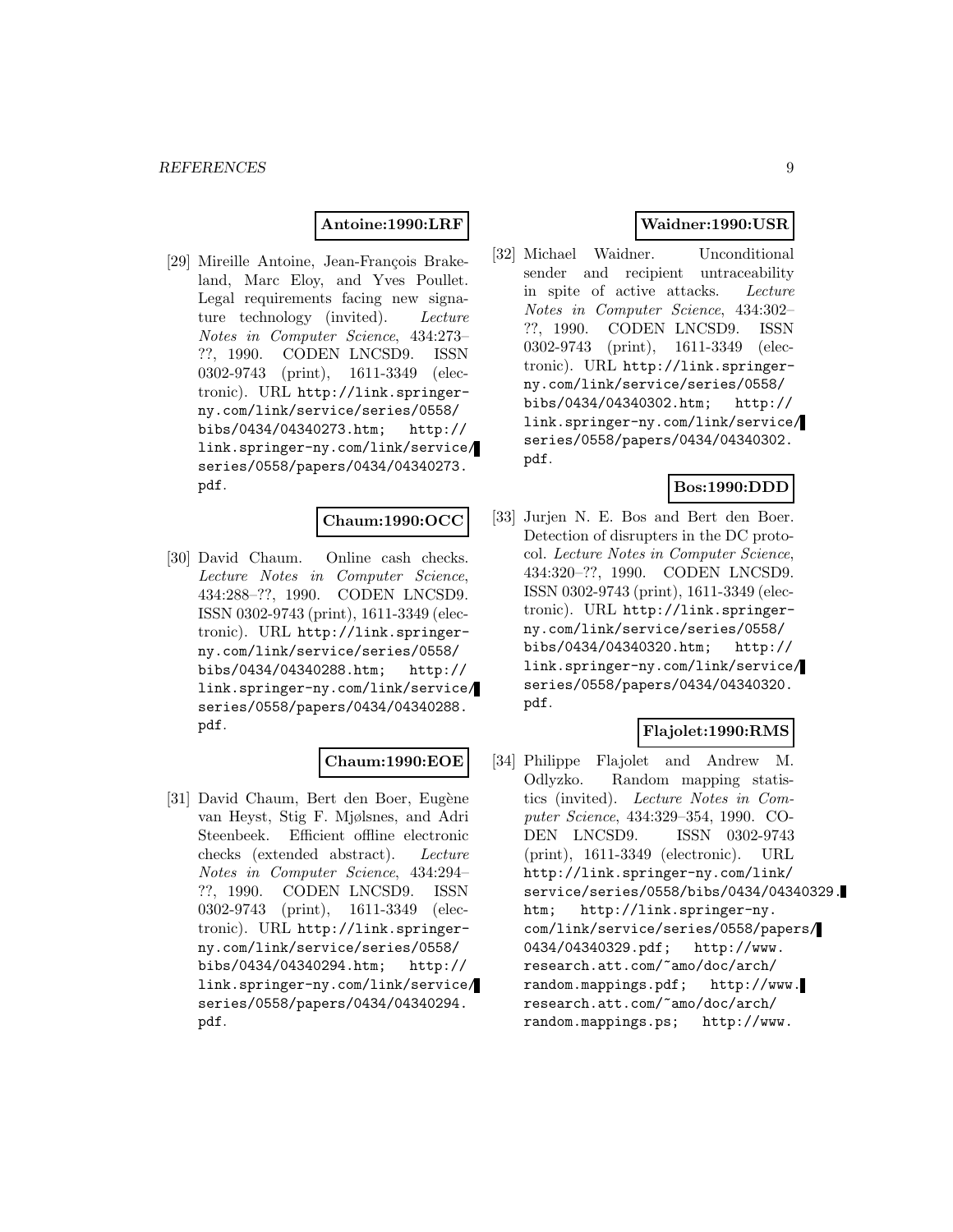research.att.com/~amo/doc/arch/ random.mappings.tex.

**Lenstra:1990:FEM**

[35] Arjen K. Lenstra and Mark S. Manasse. Factoring by electronic mail. Lecture Notes in Computer Science, 434:355–??, 1990. CODEN LNCSD9. ISSN 0302-9743 (print), 1611-3349 (electronic). URL http://link.springerny.com/link/service/series/0558/ bibs/0434/04340355.htm; http:// link.springer-ny.com/link/service/ series/0558/papers/0434/04340355. pdf.

## **Wiener:1990:CSR**

[36] Michael J. Wiener. Cryptanalysis of short RSA secret exponents (abstract). Lecture Notes in Computer Science, 434:372–??, 1990. CODEN LNCSD9. ISSN 0302-9743 (print), 1611-3349 (electronic). URL http://link.springerny.com/link/service/series/0558/ bibs/0434/04340372.htm; http:// link.springer-ny.com/link/service/ series/0558/papers/0434/04340372. pdf.

#### **Pfitzmann:1990:HBD**

[37] Birgit Pfitzmann and Andreas Pfitzmann. How to break the direct RSAimplementation of MIXes. Lecture Notes in Computer Science, 434:373– ??, 1990. CODEN LNCSD9. ISSN 0302-9743 (print), 1611-3349 (electronic). URL http://link.springerny.com/link/service/series/0558/ bibs/0434/04340373.htm; http:// link.springer-ny.com/link/service/ series/0558/papers/0434/04340373. pdf.

### **Jendal:1990:ITT**

[38] Hakon N. Jendal, Yves J. B. Kuhn, and James L. Massey. An informationtheoretic treatment of homophonic substitution. Lecture Notes in Computer Science, 434:382–??, 1990. CO-DEN LNCSD9. ISSN 0302-9743 (print), 1611-3349 (electronic). URL http://link.springer-ny.com/link/ service/series/0558/bibs/0434/04340382. htm; http://link.springer-ny. com/link/service/series/0558/papers/ 0434/04340382.pdf.

#### **Wichmann:1990:CMR**

[39] Peer Wichmann. Cryptanalysis of a modified rotor machine. Lecture Notes in Computer Science, 434:395– ??, 1990. CODEN LNCSD9. ISSN 0302-9743 (print), 1611-3349 (electronic). URL http://link.springerny.com/link/service/series/0558/ bibs/0434/04340395.htm; http:// link.springer-ny.com/link/service/ series/0558/papers/0434/04340395. pdf.

## **Bertilsson:1990:CVE**

[40] Michael Bertilsson, Ernest F. Brickell, and Ingemar Ingemarsson. Cryptanalysis of video encryption based on space-filling curves. Lecture Notes in Computer Science, 434:403–??, 1990. CODEN LNCSD9. ISSN 0302-9743 (print), 1611-3349 (electronic). URL http://link.springerny.com/link/service/series/0558/ bibs/0434/04340403.htm; http:// link.springer-ny.com/link/service/ series/0558/papers/0434/04340403. pdf.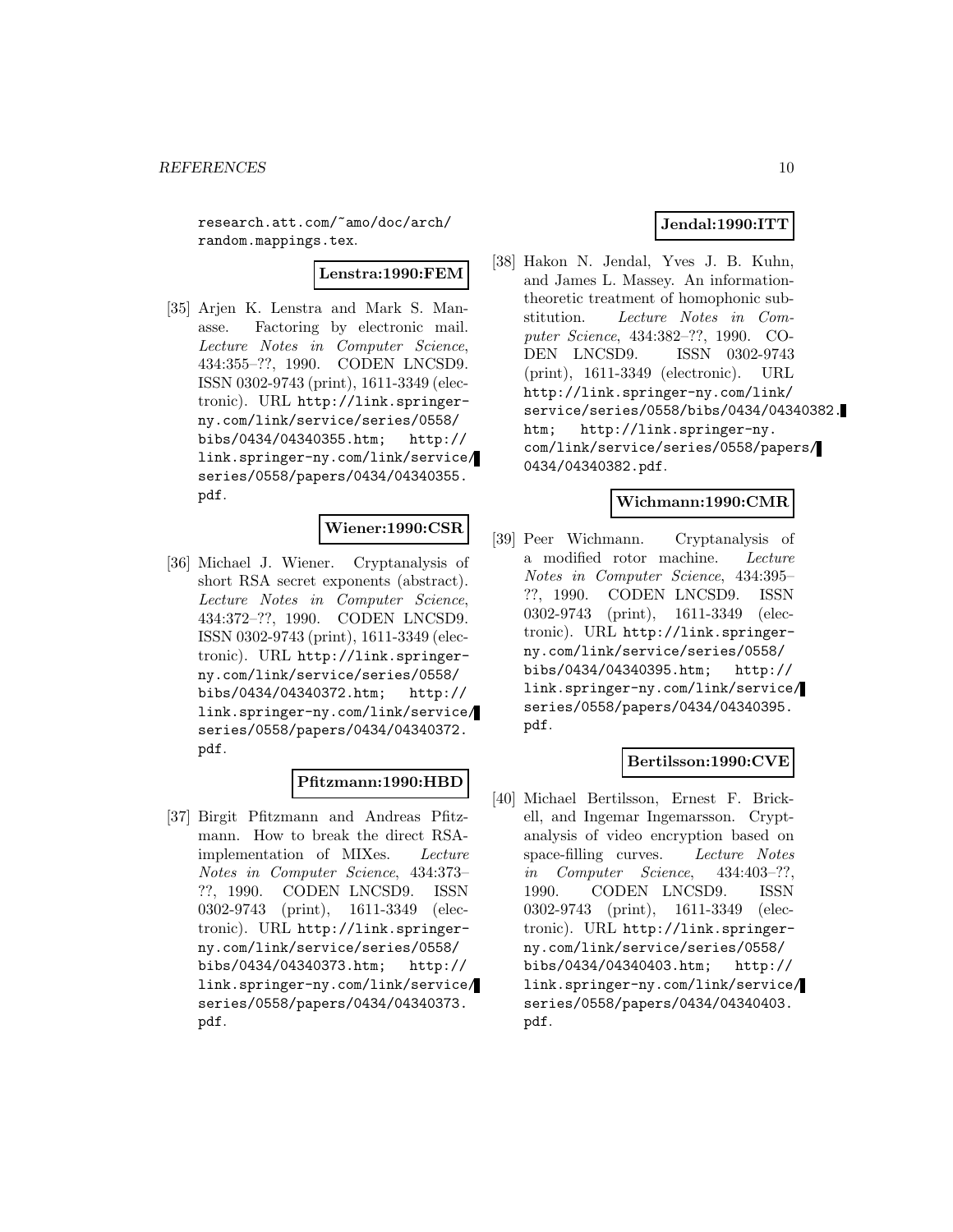## **Zheng:1990:IOR**

[41] Yuliang Zheng, Tsutomu Matsumoto, and Hideki Imai. Impossibility and optimally results on constructing pseudorandom permutations (extended abstract). Lecture Notes in Computer Science, 434:412–??, 1990. CODEN LNCSD9. ISSN 0302-9743 (print), 1611-3349 (electronic). URL http://link.springerny.com/link/service/series/0558/ bibs/0434/04340412.htm; http:// link.springer-ny.com/link/service/ series/0558/papers/0434/04340412. pdf.

## **Rueppel:1990:SSP**

[42] Rainer A. Rueppel. On the security of Schnorr's pseudo random generator. Lecture Notes in Computer Science, 434:423–??, 1990. CODEN LNCSD9. ISSN 0302-9743 (print), 1611-3349 (electronic). URL http://link.springerny.com/link/service/series/0558/ bibs/0434/04340423.htm; http:// link.springer-ny.com/link/service/ series/0558/papers/0434/04340423. pdf.

#### **Quisquater:1990:HECa**

[43] Jean-Jacques Quisquater and Jean-Paul Delescaille. How easy is collision search? application to DES (extended summary). Lecture Notes in Computer Science, 434:429–??, 1990. CODEN LNCSD9. ISSN 0302-9743 (print), 1611-3349 (electronic). URL http://link.springerny.com/link/service/series/0558/ bibs/0434/04340429.htm; http:// link.springer-ny.com/link/service/ series/0558/papers/0434/04340429. pdf.

#### **Simmons:1990:PSS**

[44] Gustavus J. Simmons. Prepositioned shared secret and/or shared control schemes (invited). Lecture Notes in Computer Science, 434:436– ??, 1990. CODEN LNCSD9. ISSN 0302-9743 (print), 1611-3349 (electronic). URL http://link.springerny.com/link/service/series/0558/ bibs/0434/04340436.htm; http:// link.springer-ny.com/link/service/ series/0558/papers/0434/04340436. pdf.

#### **Brickell:1990:SIS**

[45] Ernest F. Brickell. Some ideal secret sharing schemes. Lecture Notes in Computer Science, 434:468–??, 1990. CODEN LNCSD9. ISSN 0302-9743 (print), 1611-3349 (electronic). URL http://link.springerny.com/link/service/series/0558/ bibs/0434/04340468.htm; http:// link.springer-ny.com/link/service/ series/0558/papers/0434/04340468. pdf.

#### **DeSoete:1990:CAS**

[46] Marijke De Soete, Klaus Vedder, and Michael Walker. Cartesian authentication schemes. Lecture Notes in Computer Science, 434:476–??, 1990. CODEN LNCSD9. ISSN 0302-9743 (print), 1611-3349 (electronic). URL http://link.springerny.com/link/service/series/0558/ bibs/0434/04340476.htm; http:// link.springer-ny.com/link/service/ series/0558/papers/0434/04340476. pdf.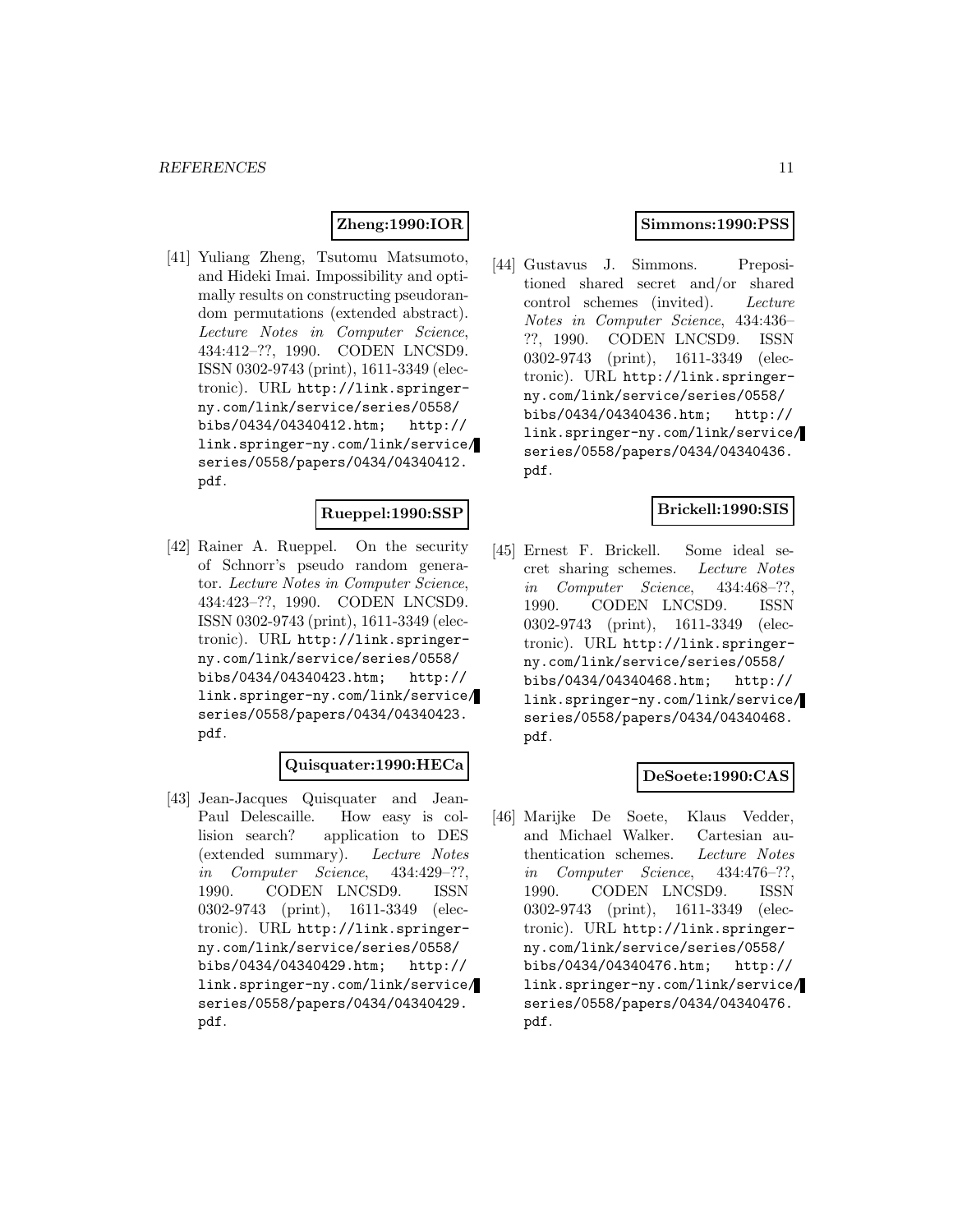#### **Beutelspacher:1990:HSN**

[47] Albrecht Beutelspacher. How to say "no". Lecture Notes in Computer Science, 434:491–??, 1990. CO-DEN LNCSD9. ISSN 0302-9743 (print), 1611-3349 (electronic). URL http://link.springer-ny.com/link/ service/series/0558/bibs/0434/04340491. pdf. htm; http://link.springer-ny. com/link/service/series/0558/papers/ 0434/04340491.pdf.

**Godlewski:1990:KMA**

[48] Philippe Godlewski and Chris Mitchell. Key minimal authentication systems for unconditional secrecy. Lecture Notes in Computer Science, 434:497– ??, 1990. CODEN LNCSD9. ISSN 0302-9743 (print), 1611-3349 (electronic). URL http://link.springerny.com/link/service/series/0558/ bibs/0434/04340497.htm; http:// link.springer-ny.com/link/service/ series/0558/papers/0434/04340497. pdf.

## **Gunther:1990:PGR**

[49] Christoph G. Günther. Parallel generation of recurring sequences. Lecture Notes in Computer Science, 434: 503–??, 1990. CODEN LNCSD9. ISSN 0302-9743 (print), 1611-3349 (electronic). URL http://link.springerny.com/link/service/series/0558/ bibs/0434/04340503.htm; http:// link.springer-ny.com/link/service/ series/0558/papers/0434/04340503. pdf.

## **Niederreiter:1990:KSG**

[50] Harald Niederreiter. Keystream sequences with a good linear complexity profile for every starting point.

Lecture Notes in Computer Science, 434:523–??, 1990. CODEN LNCSD9. ISSN 0302-9743 (print), 1611-3349 (electronic). URL http://link.springerny.com/link/service/series/0558/ bibs/0434/04340523.htm; http:// link.springer-ny.com/link/service/ series/0558/papers/0434/04340523.

#### **Beth:1990:CPR**

[51] Thomas Beth and Zong-Duo Dai. On the complexity of pseudo-random sequences — or: If you can describe a sequence it can't be random. Lecture Notes in Computer Science, 434: 533–??, 1990. CODEN LNCSD9. ISSN 0302-9743 (print), 1611-3349 (electronic). URL http://link.springerny.com/link/service/series/0558/ bibs/0434/04340533.htm; http:// link.springer-ny.com/link/service/ series/0558/papers/0434/04340533. pdf.

#### **Dai:1990:FFD**

[52] Zong-Duo Dai and Kencheng Zeng. Feedforward functions defined by de brujin sequences. Lecture Notes in Computer Science, 434:544–??, 1990. CODEN LNCSD9. ISSN 0302-9743 (print), 1611-3349 (electronic). URL http://link.springerny.com/link/service/series/0558/ bibs/0434/04340544.htm; http:// link.springer-ny.com/link/service/ series/0558/papers/0434/04340544. pdf.

#### **Meier:1990:NCC**

[53] Willi Meier and Othmar Staffelbach. Nonlinearity criteria for cryptographic functions. Lecture Notes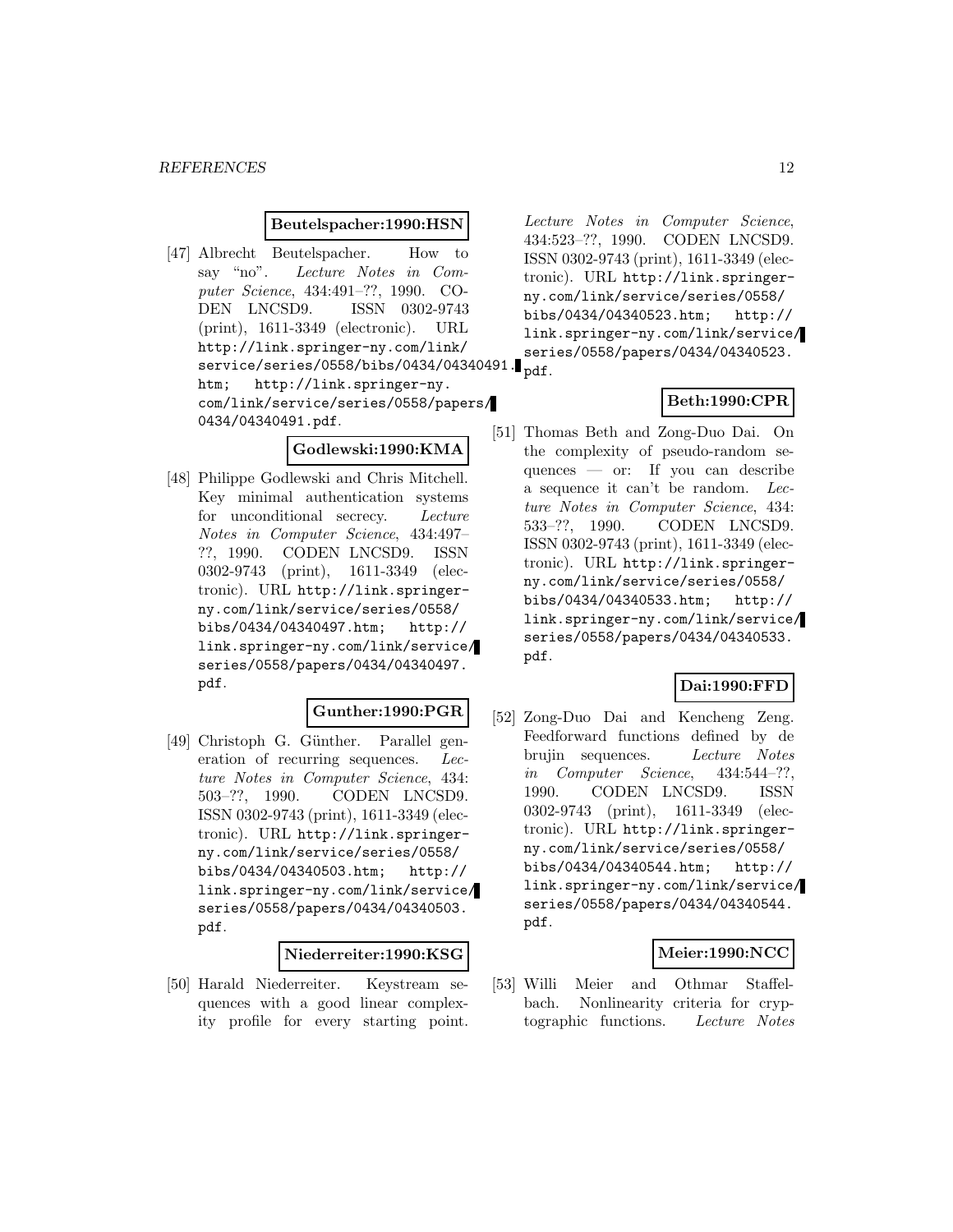in Computer Science, 434:549–??, 1990. CODEN LNCSD9. ISSN 0302-9743 (print), 1611-3349 (electronic). URL http://link.springerny.com/link/service/series/0558/ bibs/0434/04340549.htm; http:// link.springer-ny.com/link/service/ series/0558/papers/0434/04340549. pdf.

#### **Chan:1990:LCF**

[54] Agnes Hui Chan, Mark Goresky, and Andrew Klapper. On the linear complexity of feedback registers (extended abstract). Lecture Notes in Computer Science, 434:563– ??, 1990. CODEN LNCSD9. ISSN 0302-9743 (print), 1611-3349 (electronic). URL http://link.springerny.com/link/service/series/0558/ bibs/0434/04340563.htm; http:// link.springer-ny.com/link/service/ series/0558/papers/0434/04340563. pdf.

#### **Wang:1990:LCP**

[55] Muzhong Wang. Linear complexity profiles and continued fractions. Lecture Notes in Computer Science, 434: 571–??, 1990. CODEN LNCSD9. ISSN 0302-9743 (print), 1611-3349 (electronic). URL http://link.springerny.com/link/service/series/0558/ bibs/0434/04340571.htm; http:// link.springer-ny.com/link/service/ series/0558/papers/0434/04340571. pdf.

#### **Forre:1990:FCA**

[56] Réjane Forré. A fast correlation attack on nonlinearly feed-forward filtered shift-register sequences. Lecture Notes in Computer Science, 434:

586–??, 1990. CODEN LNCSD9. ISSN 0302-9743 (print), 1611-3349 (electronic). URL http://link.springerny.com/link/service/series/0558/ bibs/0434/04340586.htm; http:// link.springer-ny.com/link/service/ series/0558/papers/0434/04340586. pdf.

#### **Buchmann:1990:CEN**

[57] Johannes A. Buchmann, Stephen Düllmann, and Hugh C. Williams. On the complexity and efficiency of a new key exchange system. Lecture Notes in Computer Science, 434: 597–??, 1990. CODEN LNCSD9. ISSN 0302-9743 (print), 1611-3349 (electronic). URL http://link.springerny.com/link/service/series/0558/ bibs/0434/04340597.htm; http:// link.springer-ny.com/link/service/ series/0558/papers/0434/04340597. pdf.

## **Boyd:1990:NMK**

[58] Colin Boyd. A new multiple key cipher and an improved voting scheme. Lecture Notes in Computer Science, 434:617–??, 1990. CODEN LNCSD9. ISSN 0302-9743 (print), 1611-3349 (electronic). URL http://link.springerny.com/link/service/series/0558/ bibs/0434/04340617.htm; http:// link.springer-ny.com/link/service/ series/0558/papers/0434/04340617. pdf.

#### **Morain:1990:ATN**

[59] François Morain. Atkin's test: News from the front. Lecture Notes in Computer Science, 434:626–??, 1990. CODEN LNCSD9. ISSN 0302-9743 (print), 1611-3349 (elec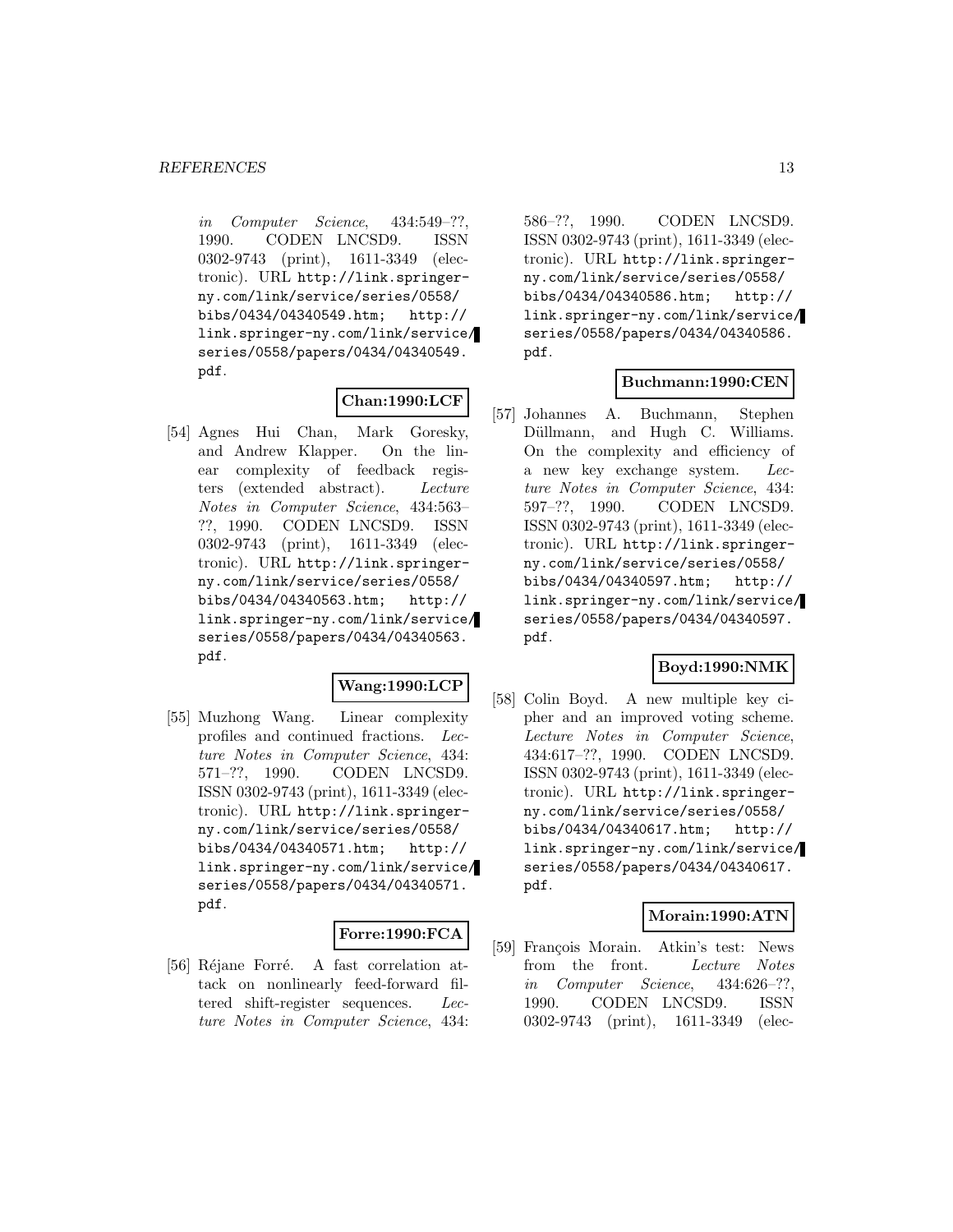tronic). URL http://link.springerny.com/link/service/series/0558/ bibs/0434/04340626.htm; http:// link.springer-ny.com/link/service/ series/0558/papers/0434/04340626. pdf.

#### **Maurer:1990:FGS**

[60] Ueli M. Maurer. Fast generation of secure RSA-moduli with almost maximal diversity. Lecture Notes in Computer Science, 434:636–??, 1990. CODEN LNCSD9. ISSN 0302-9743 (print), 1611-3349 (electronic). URL http://link.springerny.com/link/service/series/0558/ bibs/0434/04340636.htm; http:// link.springer-ny.com/link/service/ series/0558/papers/0434/04340636. pdf.

#### **Duhoux:1990:DBA**

[61] Yves Duhoux. Deciphering Bronze Age scripts of Crete — the case of Linear A (invited). Lecture Notes in Computer Science, 434:649–650, 1990. CODEN LNCSD9. ISSN 0302-9743 (print), 1611-3349 (electronic). URL http://link.springerny.com/link/service/series/0558/ bibs/0434/04340649.htm; http:// link.springer-ny.com/link/service/ series/0558/papers/0434/04340649. pdf.

#### **Bosma:1990:FPT**

[62] Wieb Bosma and Marc Paul van der Hulst. Faster primality testing (extended abstract). Lecture Notes in Computer Science, 434:652–??, 1990. CODEN LNCSD9. ISSN 0302-9743 (print), 1611-3349 (electronic). URL http://link.springerny.com/link/service/series/0558/ bibs/0434/04340652.htm; http:// link.springer-ny.com/link/service/ series/0558/papers/0434/04340652. pdf.

## **Hwang:1990:PKA**

[63] Tzonelih Hwang and T. R. N. Rao. Private-key algebraic-code cryptosystems with high information rates. Lecture Notes in Computer Science, 434: 657–??, 1990. CODEN LNCSD9. ISSN 0302-9743 (print), 1611-3349 (electronic). URL http://link.springerny.com/link/service/series/0558/ bibs/0434/04340657.htm; http:// link.springer-ny.com/link/service/ series/0558/papers/0434/04340657. pdf.

#### **Quisquater:1990:ZKP**

[64] Jean-Jacques Quisquater and André Bouckaert. Zero-knowledge procedures for confidential access to medical records (extended summary). Lecture Notes in Computer Science, 434: 662–??, 1990. CODEN LNCSD9. ISSN 0302-9743 (print), 1611-3349 (electronic). URL http://link.springerny.com/link/service/series/0558/ bibs/0434/04340662.htm; http:// link.springer-ny.com/link/service/ series/0558/papers/0434/04340662. pdf.

#### **DomingoiFerrer:1990:FSK**

[65] Josep Domingo i Ferrer and Llorenç Huguet i Rotger. Full secure key exchange and authentication with no previously shared secrets. Lecture Notes in Computer Science, 434:665– ??, 1990. CODEN LNCSD9. ISSN 0302-9743 (print), 1611-3349 (elec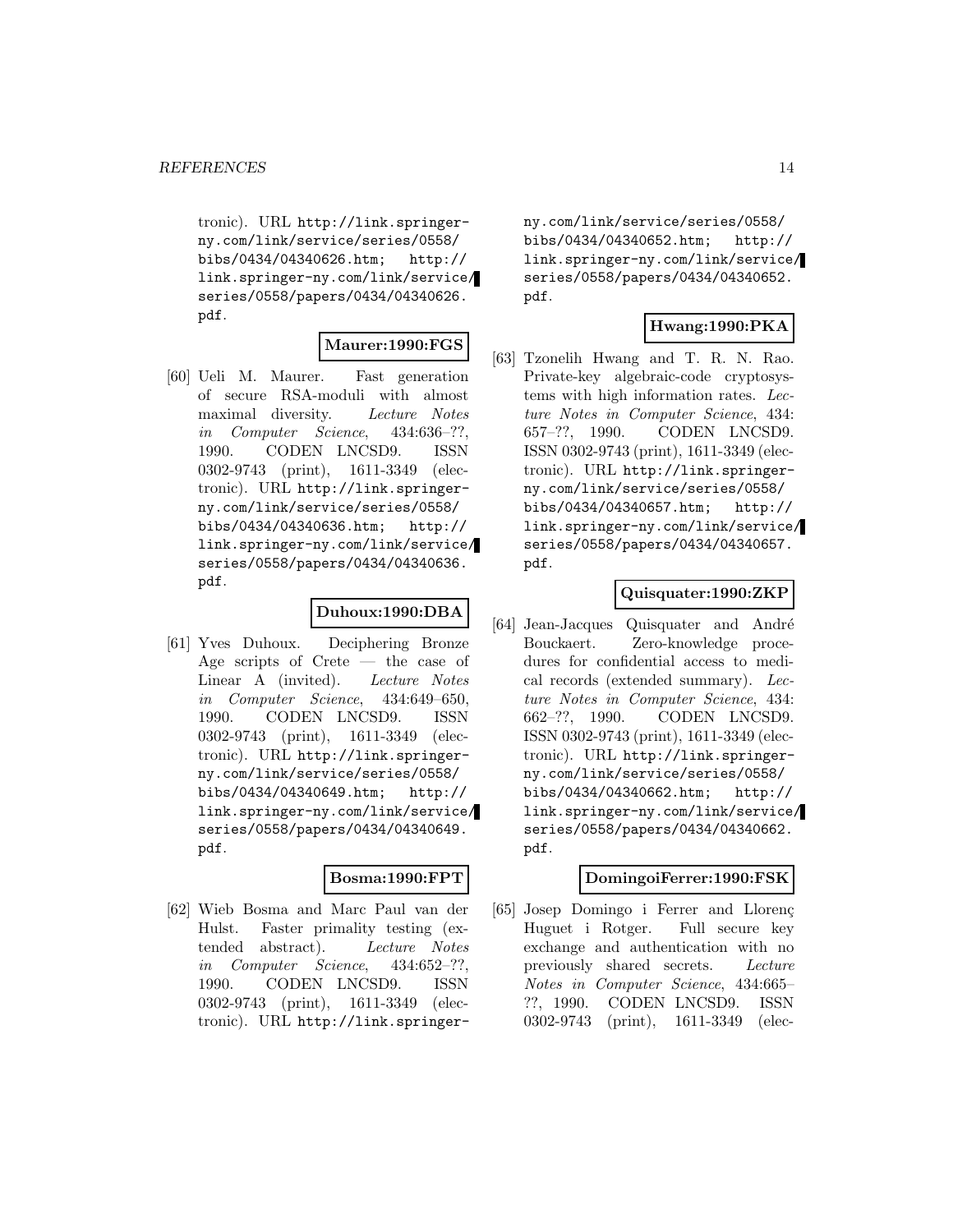tronic). URL http://link.springerny.com/link/service/series/0558/ bibs/0434/04340665.htm; http:// link.springer-ny.com/link/service/ series/0558/papers/0434/04340665. pdf.

#### **Roggeman:1990:VFS**

[66] Yves Roggeman. Varying feedback shift registers. Lecture Notes in Computer Science, 434:670–??, 1990. CODEN LNCSD9. ISSN 0302-9743 (print), 1611-3349 (electronic). URL http://link.springerny.com/link/service/series/0558/ bibs/0434/04340670.htm; http:// link.springer-ny.com/link/service/ series/0558/papers/0434/04340670. pdf.

#### **Gollmann:1990:CC**

[67] Dieter Gollmann and William G. Chambers. A cryptanalysis of  $Step_{k,m}$ -cascades. Lecture Notes in Computer Science, 434:680–??, 1990. CODEN LNCSD9. ISSN 0302-9743 (print), 1611-3349 (electronic). URL http://link.springerny.com/link/service/series/0558/ bibs/0434/04340680.htm; http:// link.springer-ny.com/link/service/ series/0558/papers/0434/04340680. pdf.

#### **Schnorr:1990:EISa**

[68] Claus P. Schnorr. Efficient identification and signatures for smart cards (abstract). Lecture Notes in Computer Science, 434:688–??, 1990. CODEN LNCSD9. ISSN 0302-9743 (print), 1611-3349 (electronic). URL http://link.springerny.com/link/service/series/0558/

bibs/0434/04340688.htm; http:// link.springer-ny.com/link/service/ series/0558/papers/0434/04340688. pdf.

### **Waidner:1990:DCD**

[69] Michael Waidner and Birgit Pfitzmann. The dining cryptographers in the disco: Unconditional sender and recipient untraceability with computationally secure serviceability (abstract). Lecture Notes in Computer Science, 434:690–??, 1990. CODEN LNCSD9. ISSN 0302-9743 (print), 1611-3349 (electronic). URL http://link.springerny.com/link/service/series/0558/ bibs/0434/04340690.htm; http:// link.springer-ny.com/link/service/ series/0558/papers/0434/04340690. pdf.

#### **Carter:1990:SCL**

[70] Glyn Carter. Some conditions on the linear complexity profiles of certain binary sequences. Lecture Notes in Computer Science, 434:691–??, 1990. CODEN LNCSD9. ISSN 0302-9743 (print), 1611-3349 (electronic). URL http://link.springerny.com/link/service/series/0558/ bibs/0434/04340691.htm; http:// link.springer-ny.com/link/service/ series/0558/papers/0434/04340691. pdf.

#### **Brown:1990:DPT**

[71] Lawrence Brown and Jennifer Seberry. On the design of permutation  $P$  in DES type cryptosystems. Lecture Notes in Computer Science, 434:696– ??, 1990. CODEN LNCSD9. ISSN 0302-9743 (print), 1611-3349 (electronic). URL http://link.springer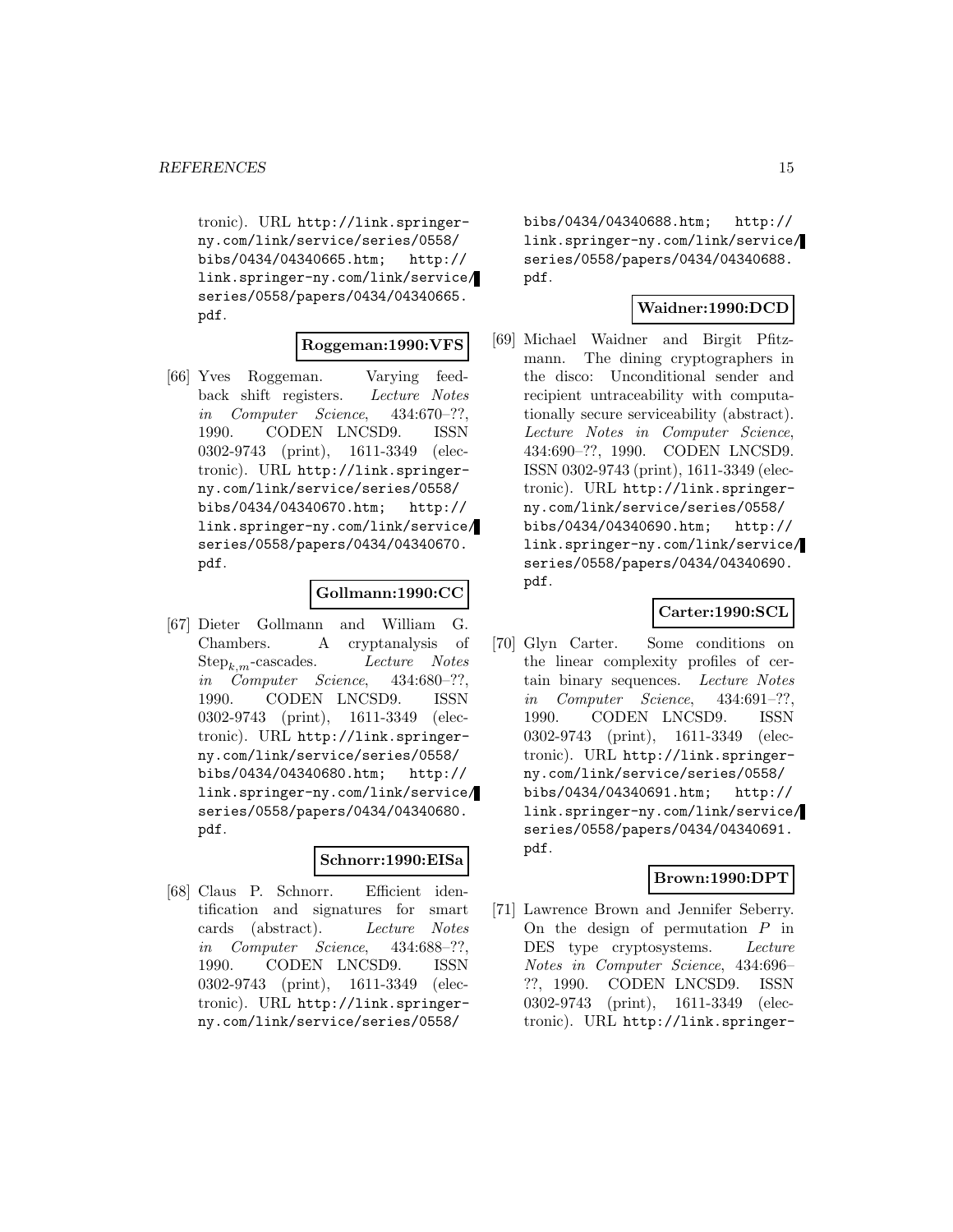ny.com/link/service/series/0558/ bibs/0434/04340696.htm; http:// link.springer-ny.com/link/service/ series/0558/papers/0434/04340696. pdf.

## **Agnew:1990:FEC**

[72] Gordon B. Agnew, R. C. Mullin, and Scott A. Vanstone. A fast elliptic curve cryptosystem. Lecture Notes in Computer Science, 434:706– ??, 1990. CODEN LNCSD9. ISSN 0302-9743 (print), 1611-3349 (electronic). URL http://link.springerny.com/link/service/series/0558/ bibs/0434/04340706.htm; http:// link.springer-ny.com/link/service/ series/0558/papers/0434/04340706. pdf.

#### **Anonymous:1990:AIa**

[73] Anonymous. Author index. Lecture Notes in Computer Science, 434:709–??, 1990. CODEN LNCSD9. ISSN 0302- 9743 (print), 1611-3349 (electronic). URL http://link.springer-ny.com/ link/service/series/0558/papers/ 0434/0434ind.pdf.

## **Kahn:1990:KGN**

[74] David Kahn. Keying the German Navy's Enigma (invited). Lecture Notes in Computer Science, 435:2– ??, 1990. CODEN LNCSD9. ISSN 0302-9743 (print), 1611-3349 (electronic). URL http://link.springerny.com/link/service/series/0558/ bibs/0435/04350002.htm; http:// link.springer-ny.com/link/service/ series/0558/papers/0435/04350002. pdf.

## **Desmedt:1990:MCS**

[75] Yvo Desmedt. Making conditionally secure cryptosystems unconditionally abuse-free in a general context (extended abstract). Lecture Notes in Computer Science, 435:6– ??, 1990. CODEN LNCSD9. ISSN 0302-9743 (print), 1611-3349 (electronic). URL http://link.springerny.com/link/service/series/0558/ bibs/0435/04350006.htm; http:// link.springer-ny.com/link/service/ series/0558/papers/0435/04350006. pdf.

#### **Damgaard:1990:EBC**

[76] Ivan Bjerre Damgård. On the existence of bit commitment schemes and zero-knowledge proofs. Lecture Notes in Computer Science, 435:17– ??, 1990. CODEN LNCSD9. ISSN 0302-9743 (print), 1611-3349 (electronic). URL http://link.springerny.com/link/service/series/0558/ bibs/0435/04350017.htm; http:// link.springer-ny.com/link/service/ series/0558/papers/0435/04350017. pdf.

## **Brand:1990:PNU**

[77] Russell L. Brand. Problems with the normal use of cryptography for providing security on unclassified networks (invited). Lecture Notes in Computer Science, 435:30– ??, 1990. CODEN LNCSD9. ISSN 0302-9743 (print), 1611-3349 (electronic). URL http://link.springerny.com/link/service/series/0558/ bibs/0435/04350030.htm; http:// link.springer-ny.com/link/service/ series/0558/papers/0435/04350030. pdf.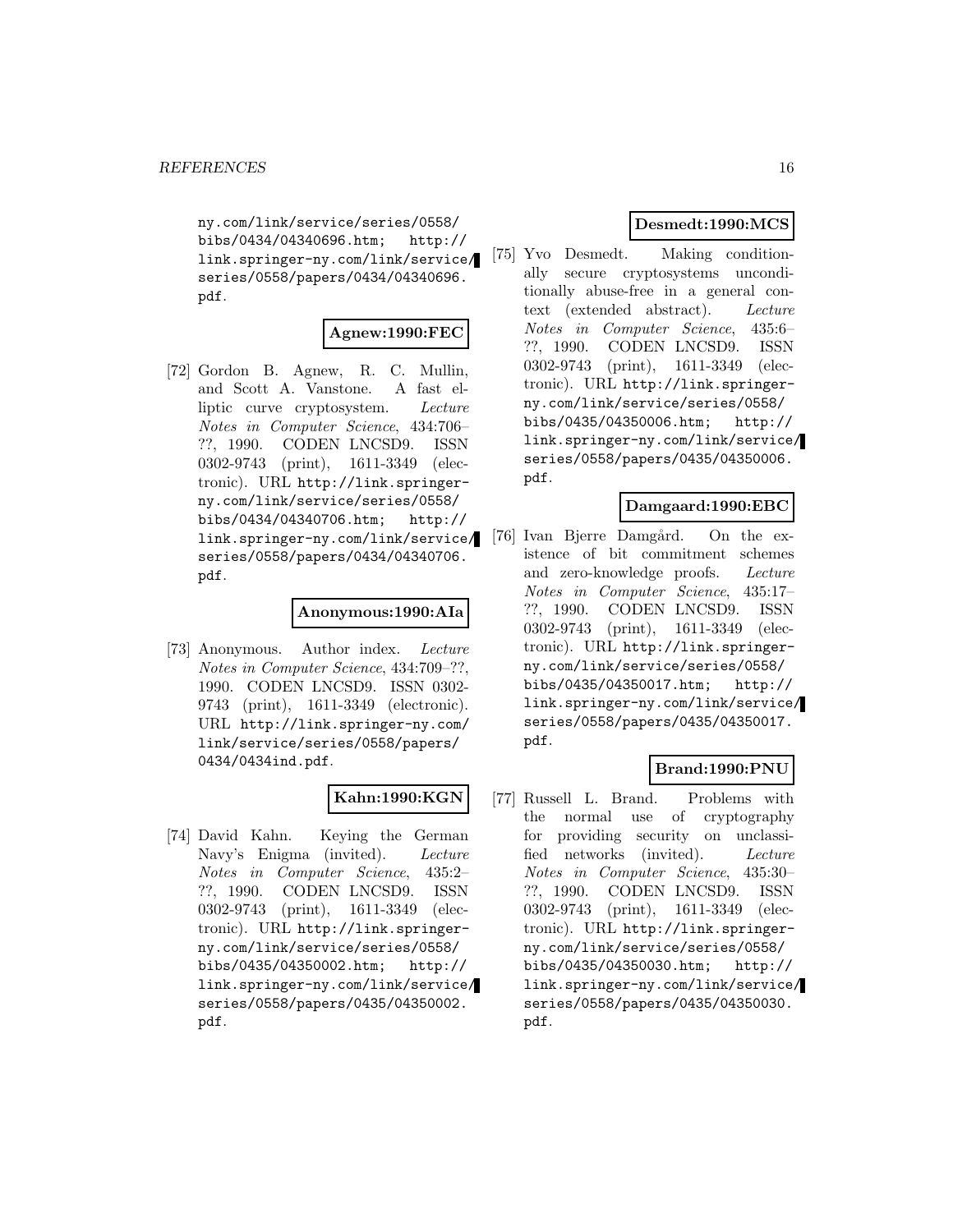## **Kohl:1990:UEK**

[78] John T. Kohl. The use of encryption in Kerberos for network authentication (invited). Lecture Notes in Computer Science, 435:35– ??, 1990. CODEN LNCSD9. ISSN 0302-9743 (print), 1611-3349 (electronic). URL http://link.springerny.com/link/service/series/0558/ bibs/0435/04350035.htm; http:// link.springer-ny.com/link/service/ series/0558/papers/0435/04350035. pdf.

#### **Feldmeier:1990:UPS**

[79] David C. Feldmeier and Philip R. Karn. UNIX password security ten years later (invited). Lecture Notes in Computer Science, 435:44– ??, 1990. CODEN LNCSD9. ISSN 0302-9743 (print), 1611-3349 (electronic). URL http://link.springerny.com/link/service/series/0558/ bibs/0435/04350044.htm; http:// link.springer-ny.com/link/service/ series/0558/papers/0435/04350044. pdf.

## **Smith:1990:PPC**

[80] Jonathan M. Smith. Practical problems with a cryptographic protection scheme (invited). Lecture Notes in Computer Science, 435:64– ??, 1990. CODEN LNCSD9. ISSN 0302-9743 (print), 1611-3349 (electronic). URL http://link.springerny.com/link/service/series/0558/ bibs/0435/04350064.htm; http:// link.springer-ny.com/link/service/ series/0558/papers/0435/04350064. pdf.

### **Barrett:1990:SDU**

[81] Paul Barrett and Raymund Eisele. The smart diskette — A universal user token and personal crypto-engine (invited). Lecture Notes in Computer Science, 435:74–??, 1990. CODEN LNCSD9. ISSN 0302-9743 (print), 1611-3349 (electronic). URL http://link.springerny.com/link/service/series/0558/ bibs/0435/04350074.htm; http:// link.springer-ny.com/link/service/ series/0558/papers/0435/04350074. pdf.

#### **Chan:1990:QSP**

[82] Agnes Hui Chan and Richard A. Games. On the quadratic spans of periodic sequences. Lecture Notes in Computer Science, 435:82– ??, 1990. CODEN LNCSD9. ISSN 0302-9743 (print), 1611-3349 (electronic). URL http://link.springerny.com/link/service/series/0558/ bibs/0435/04350082.htm; http:// link.springer-ny.com/link/service/ series/0558/papers/0435/04350082. pdf.

#### **Jansen:1990:SFS**

[83] Cees J. A. Jansen and Dick E. Boekee. The shortest feedback shift register that can generate a given sequence. Lecture Notes in Computer Science, 435:90–??, 1990. CODEN LNCSD9. ISSN 0302-9743 (print), 1611-3349 (electronic). URL http://link.springerny.com/link/service/series/0558/ bibs/0435/04350090.htm; http:// link.springer-ny.com/link/service/ series/0558/papers/0435/04350090. pdf.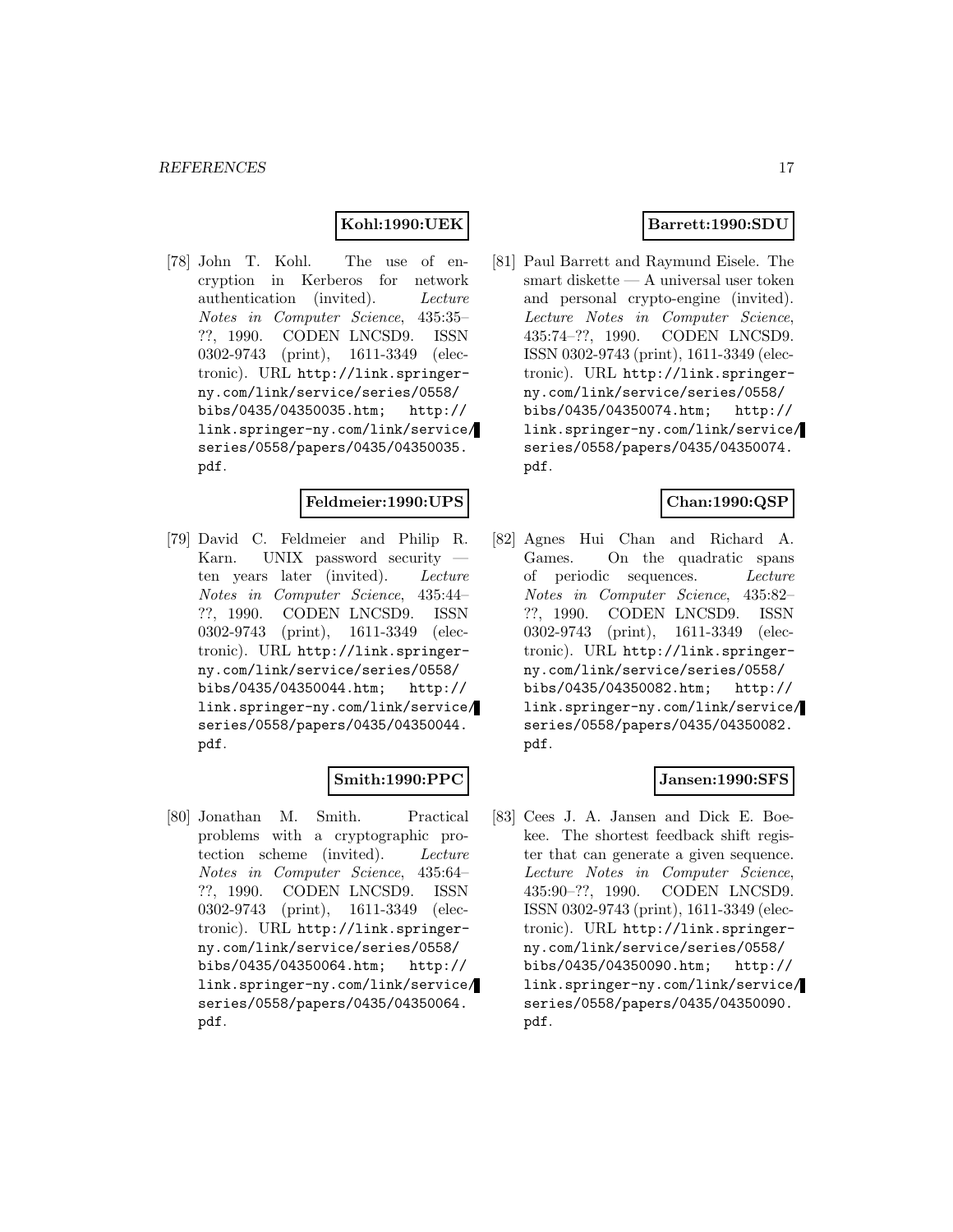#### **Maurer:1990:PLR**

[84] Ueli M. Maurer and James L. Massey. Perfect local randomness in pseudorandom sequences. Lecture Notes in Computer Science, 435:100–??, 1990. CODEN LNCSD9. ISSN 0302-9743 (print), 1611-3349 (electronic). URL http://link.springerny.com/link/service/series/0558/ bibs/0435/04350100.htm; http:// link.springer-ny.com/link/service/ series/0558/papers/0435/04350100. pdf.

#### **Goldreich:1990:SPD**

[85] Oded Goldreich and Hugo Krawczyk. Sparse pseudorandom distributions (extended abstract). Lecture Notes in Computer Science, 435:113–??, 1990. CODEN LNCSD9. ISSN 0302-9743 (print), 1611-3349 (electronic). URL http://link.springerny.com/link/service/series/0558/ bibs/0435/04350113.htm; http:// link.springer-ny.com/link/service/ series/0558/papers/0435/04350113. pdf.

#### **Naor:1990:BCU**

[86] Moni Naor. Bit commitment using pseudo-randomness (extended abstract). Lecture Notes in Computer Science, 435:128–??, 1990. CO-DEN LNCSD9. ISSN 0302-9743 (print), 1611-3349 (electronic). URL http://link.springer-ny.com/link/ service/series/0558/bibs/0435/04350128. htm; http://link.springer-ny. com/link/service/series/0558/papers/ 0435/04350128.pdf.

## **Krawczyk:1990:HPC**

[87] Hugo Krawczyk. How to predict congruential generators. Lecture Notes in Computer Science, 435:138–153, 1990. CODEN LNCSD9. ISSN 0302-9743 (print), 1611-3349 (electronic). URL http://link.springerny.com/link/service/series/0558/ bibs/0435/04350138.htm; http:// link.springer-ny.com/link/service/ series/0558/papers/0435/04350138. pdf.

#### **Preneel:1990:CTA**

[88] Bart Preneel, Antoon Bosselaers, René Govaerts, and Joos Vandewalle. A chosen text attack on the modified cryptographic checksum algorithm of Cohen and Huang. Lecture Notes in Computer Science, 435: 154–??, 1990. CODEN LNCSD9. ISSN 0302-9743 (print), 1611-3349 (electronic). URL http://link.springerny.com/link/service/series/0558/ bibs/0435/04350154.htm; http:// link.springer-ny.com/link/service/ series/0558/papers/0435/04350154. pdf.

## **Zeng:1990:LCT**

[89] Kencheng Zeng, C. H. Yang, and T. R. N. Rao. On the linear consistency test (LCT) in cryptanalysis with applications. Lecture Notes in Computer Science, 435:164–??, 1990. CODEN LNCSD9. ISSN 0302-9743 (print), 1611-3349 (electronic). URL http://link.springerny.com/link/service/series/0558/ bibs/0435/04350164.htm; http://

link.springer-ny.com/link/service/ series/0558/papers/0435/04350164. pdf.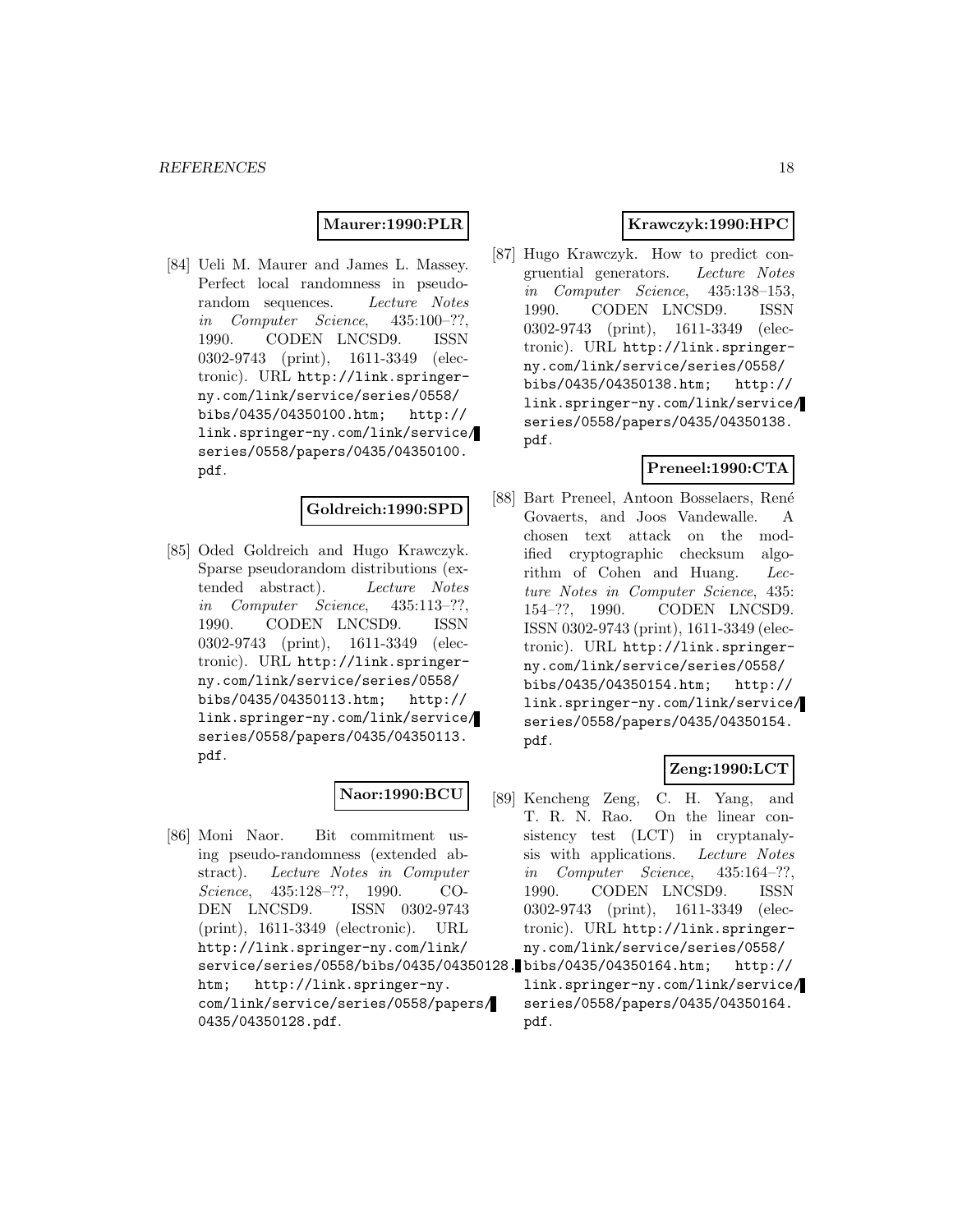#### **Fiat:1990:BR**

[90] Amos Fiat. Batch RSA. Lecture Notes in Computer Science, 435:175– ??, 1990. CODEN LNCSD9. ISSN 0302-9743 (print), 1611-3349 (electronic). URL http://link.springerny.com/link/service/series/0558/ bibs/0435/04350175.htm; http:// link.springer-ny.com/link/service/ series/0558/papers/0435/04350175. pdf.

#### **Bender:1990:IEC**

[91] Andreas Bender and Guy Castagnoli. On the implementation of elliptic curve cryptosystems. Lecture Notes in Computer Science, 435:186– ??, 1990. CODEN LNCSD9. ISSN 0302-9743 (print), 1611-3349 (electronic). URL http://link.springerny.com/link/service/series/0558/ bibs/0435/04350186.htm; http:// link.springer-ny.com/link/service/ series/0558/papers/0435/04350186. pdf.

## **Bellare:1990:NPD**

[92] Mihir Bellare and Shafi Goldwasser. New paradigms for digital signatures and message authentication based on non-interactive zero knowledge proofs. Lecture Notes in Computer Science, 435:194–??, 1990. CODEN LNCSD9. ISSN 0302-9743 (print), 1611-3349 (electronic). URL http://link.springerny.com/link/service/series/0558/ bibs/0435/04350194.htm; http:// link.springer-ny.com/link/service/ series/0558/papers/0435/04350194. pdf.

### **Chaum:1990:US**

[93] David Chaum and Hans van Antwerpen. Undeniable signatures. Lecture Notes in Computer Science, 435: 212–??, 1990. CODEN LNCSD9. ISSN 0302-9743 (print), 1611-3349 (electronic). URL http://link.springerny.com/link/service/series/0558/ bibs/0435/04350212.htm; http:// link.springer-ny.com/link/service/ series/0558/papers/0435/04350212. pdf.

#### **Merkle:1990:CDS**

[94] Ralph C. Merkle. A certified digital signature (subtitle: That antique paper from 1979). Lecture Notes in Computer Science, 435:218– ??, 1990. CODEN LNCSD9. ISSN 0302-9743 (print), 1611-3349 (electronic). URL http://link.springerny.com/link/service/series/0558/ bibs/0435/04350218.htm; http:// link.springer-ny.com/link/service/ series/0558/papers/0435/04350218. pdf.

#### **Schnorr:1990:EISb**

[95] Claus P. Schnorr. Efficient identification and signatures for smart cards. Lecture Notes in Computer Science, 435:239–??, 1990. CODEN LNCSD9. ISSN 0302-9743 (print), 1611-3349 (electronic). URL http://link.springerny.com/link/service/series/0558/ bibs/0435/04350239.htm; http:// link.springer-ny.com/link/service/ series/0558/papers/0435/04350239. pdf.

#### **Soete:1990:SSV**

[96] Marijke De Soete, Jean-Jacques Quisquater, and Klaus Vedder. A signature with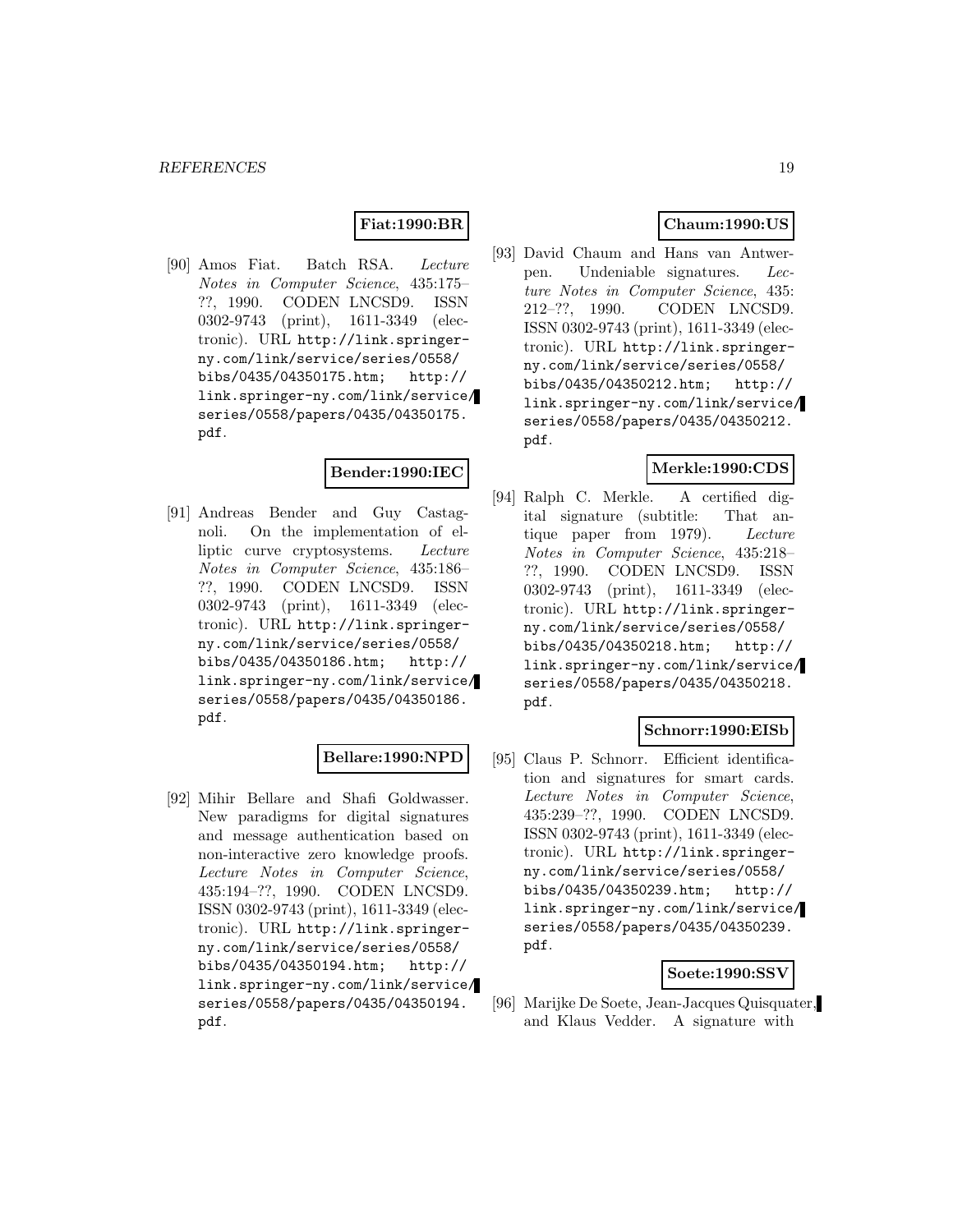shared verification scheme. Lecture Notes in Computer Science, 435:253– ??, 1990. CODEN LNCSD9. ISSN 0302-9743 (print), 1611-3349 (electronic). URL http://link.springerny.com/link/service/series/0558/ bibs/0435/04350253.htm; http:// link.springer-ny.com/link/service/ series/0558/papers/0435/04350253. pdf.

## **Even:1990:LLD**

[97] Shimon Even, Oded Goldreich, and Silvio Micali. On-line/off-line digital signatures. Lecture Notes in Computer Science, 435:263–??, 1990. CODEN LNCSD9. ISSN 0302-9743 (print), 1611-3349 (electronic). URL http://link.springer-ny.com/link/ service/series/0558/bibs/0435/04350263. ny.com/link/service/series/0558/ htm; http://link.springer-ny. com/link/service/series/0558/papers/ 0435/04350263.pdf.

#### **Brickell:1990:CIS**

[98] Ernest F. Brickell and Daniel M. Davenport. On the classification of ideal secret sharing schemes (extended abstract). Lecture Notes in Computer Science, 435:278–??, 1990. CODEN LNCSD9. ISSN 0302-9743 (print), 1611-3349 (electronic). URL http://link.springerny.com/link/service/series/0558/ bibs/0435/04350278.htm; http:// link.springer-ny.com/link/service/ series/0558/papers/0435/04350278. pdf.

#### **Laih:1990:DTS**

[99] Chi-Sung Laih, Lein Harn, Jau-Yien Lee, and Tzonelih Hwang. Dynamic threshold scheme based on the definition of cross-product in an N-

dimensional linear space. Lecture Notes in Computer Science, 435:286– ??, 1990. CODEN LNCSD9. ISSN 0302-9743 (print), 1611-3349 (electronic). URL http://link.springerny.com/link/service/series/0558/ bibs/0435/04350286.htm; http:// link.springer-ny.com/link/service/ series/0558/papers/0435/04350286. pdf.

#### **Chor:1990:SSI**

[100] Benny Chor and Eyal Kushilevitz. Secret sharing over infinite domains (extended abstract). Lecture Notes in Computer Science, 435:299–??, 1990. CODEN LNCSD9. ISSN 0302-9743 (print), 1611-3349 (electronic). URL http://link.springer-

> bibs/0435/04350299.htm; http:// link.springer-ny.com/link/service/ series/0558/papers/0435/04350299. pdf.

#### **Desmedt:1990:TC**

[101] Yvo Desmedt and Yair Frankel. Threshold cryptosystems. Lecture Notes in Computer Science, 435:307–??, 1990. CODEN LNCSD9. ISSN 0302-9743 (print), 1611-3349 (electronic). URL http://link.springerny.com/link/service/series/0558/ bibs/0435/04350307.htm; http:// link.springer-ny.com/link/service/ series/0558/papers/0435/04350307. pdf.

#### **Chick:1990:FAC**

[102] Gerald C. Chick and Stafford E. Tavares. Flexible access control with master keys. Lecture Notes in Computer Science, 435:316–??, 1990. CODEN LNCSD9.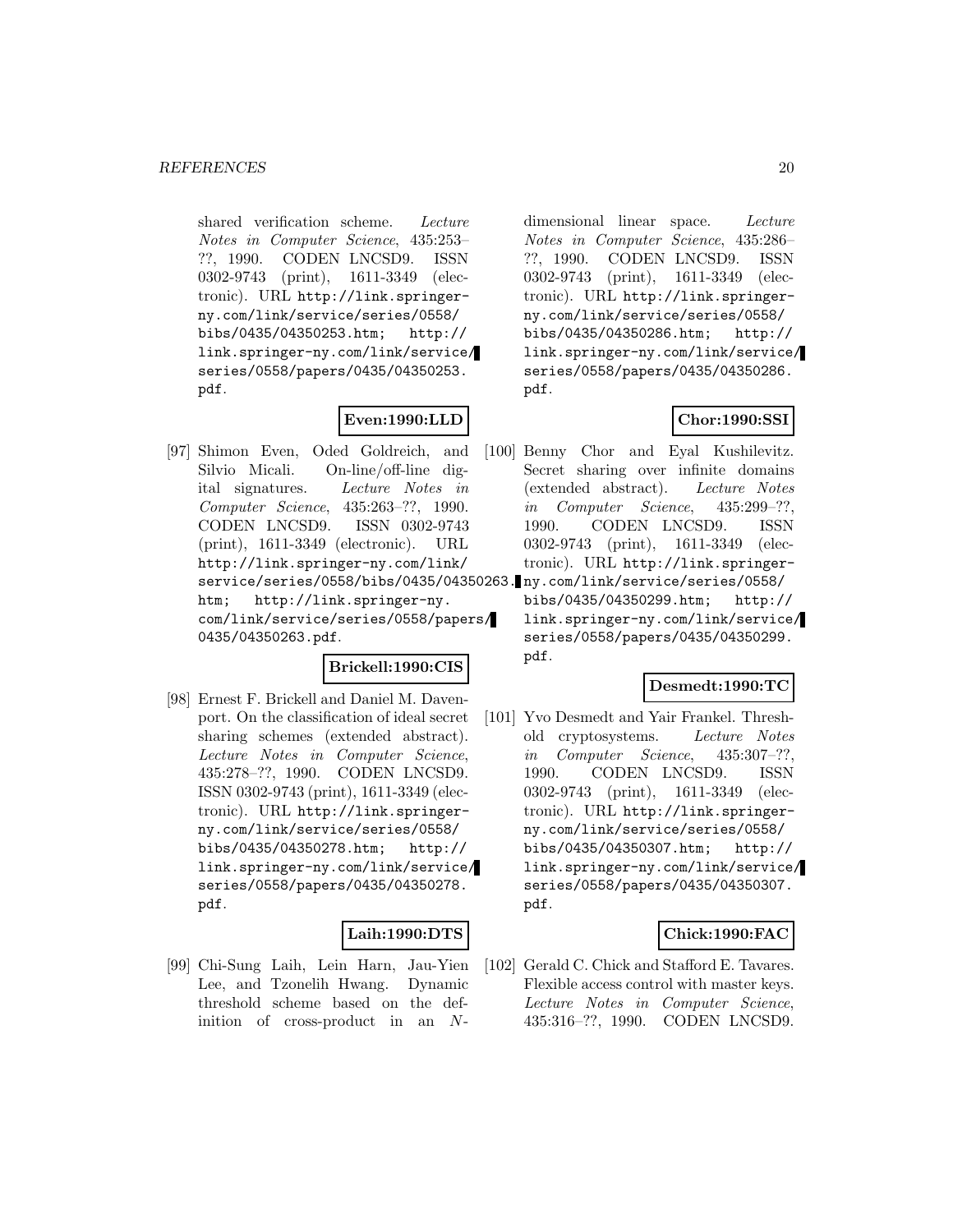ISSN 0302-9743 (print), 1611-3349 (electronic). URL http://link.springerny.com/link/service/series/0558/ bibs/0435/04350316.htm; http:// link.springer-ny.com/link/service/ series/0558/papers/0435/04350316. pdf.

#### **Tatebayashi:1990:KDP**

[103] Makoto Tatebayashi, Natsume Matsuzaki, and David B. Newman, Jr. Key distribution protocol for digital mobile communication systems. Lecture Notes in Computer Science, 435: 324–??, 1990. CODEN LNCSD9. ISSN 0302-9743 (print), 1611-3349 (electronic). URL http://link.springerny.com/link/service/series/0558/ bibs/0435/04350324.htm; http:// link.springer-ny.com/link/service/ series/0558/papers/0435/04350324. pdf.

#### **Buchmann:1990:KES**

[104] Johannes A. Buchmann and Hugh C. Williams. A key exchange system based on real quadratic fields (extended abstract). Lecture Notes in Computer Science, 435:335–??, 1990. CODEN LNCSD9. ISSN 0302-9743 (print), 1611-3349 (electronic). URL http://link.springerny.com/link/service/series/0558/ bibs/0435/04350335.htm; http:// link.springer-ny.com/link/service/ series/0558/papers/0435/04350335. pdf.

#### **Yacobi:1990:KDS**

[105] Yacov Yacobi and Zahava Shmuely. On key distribution systems. Lecture Notes in Computer Science, 435: 344–??, 1990. CODEN LNCSD9.

ISSN 0302-9743 (print), 1611-3349 (electronic). URL http://link.springerny.com/link/service/series/0558/ bibs/0435/04350344.htm; http:// link.springer-ny.com/link/service/ series/0558/papers/0435/04350344. pdf.

## **Nelson:1990:SAE**

[106] Ruth Nelson and John Heimann. SDNS architecture and end-to-end encryption. Lecture Notes in Computer Science, 435:356–??, 1990. CODEN LNCSD9. ISSN 0302-9743 (print), 1611-3349 (electronic). URL http://link.springerny.com/link/service/series/0558/ bibs/0435/04350356.htm; http:// link.springer-ny.com/link/service/ series/0558/papers/0435/04350356. pdf.

#### **Brickell:1990:SHI**

[107] Ernest F. Brickell. A survey of hardware implementations of RSA (invited), (abstract). Lecture Notes in Computer Science, 435:368–??, 1990. CODEN LNCSD9. ISSN 0302-9743 (print), 1611-3349 (electronic). URL http://link.springerny.com/link/service/series/0558/ bibs/0435/04350368.htm; http:// link.springer-ny.com/link/service/ series/0558/papers/0435/04350368. pdf.

#### **Findlay:1990:MEU**

[108] Paul A. Findlay and Brian A. Johnson. Modular exponentiation using recursive sums of residues. Lecture Notes in Computer Science, 435:371– ??, 1990. CODEN LNCSD9. ISSN 0302-9743 (print), 1611-3349 (electronic). URL http://link.springer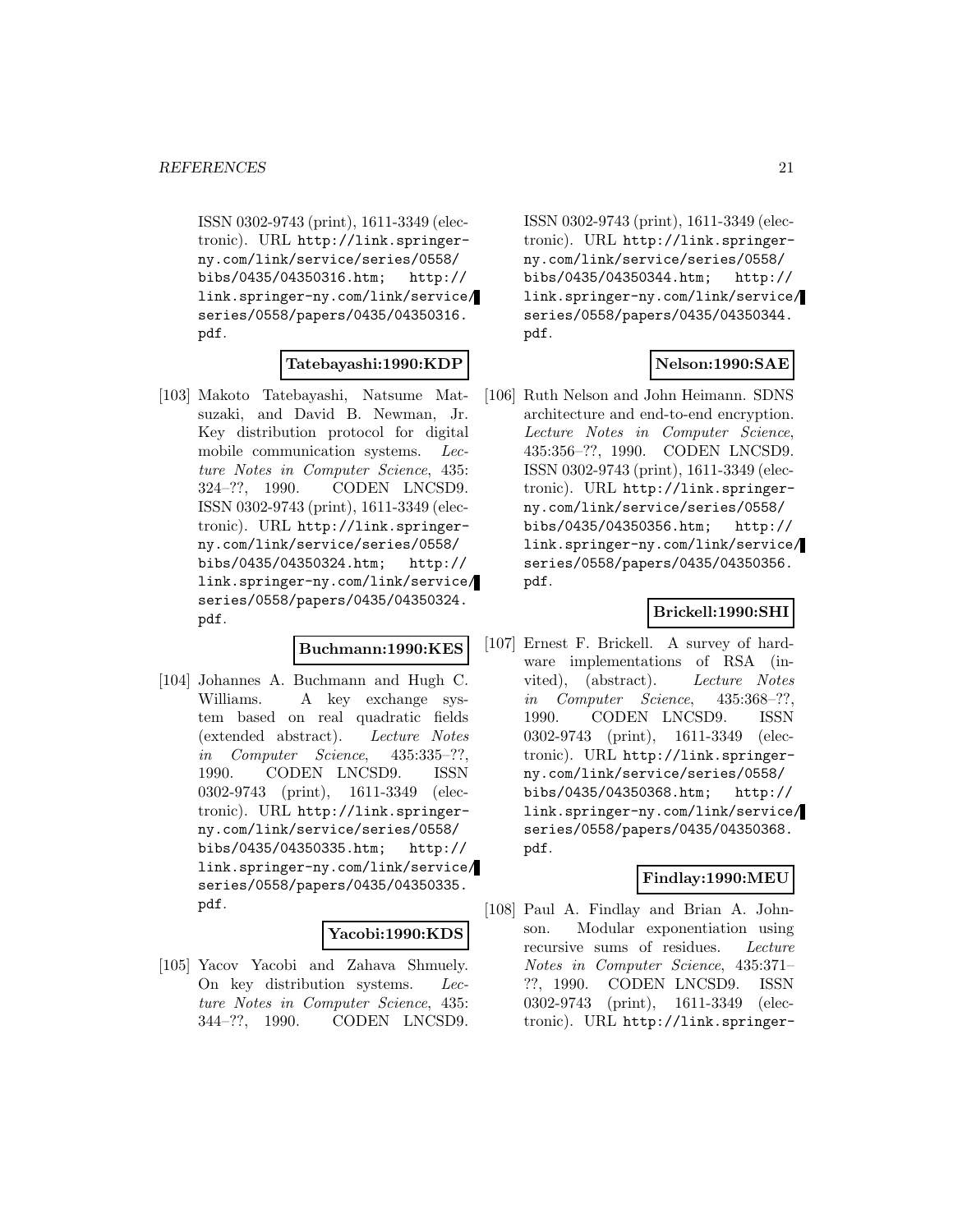ny.com/link/service/series/0558/ bibs/0435/04350371.htm; http:// link.springer-ny.com/link/service/ series/0558/papers/0435/04350371. pdf.

#### **Morita:1990:FMM**

[109] Hikaru Morita. A fast modularmultiplication algorithm based on a higher radix. Lecture Notes in Computer Science, 435:387–??, 1990. CODEN LNCSD9. ISSN 0302-9743 (print), 1611-3349 (electronic). URL http://link.springerny.com/link/service/series/0558/ bibs/0435/04350387.htm; http:// link.springer-ny.com/link/service/ series/0558/papers/0435/04350387. pdf.

#### **Bos:1990:ACH**

[110] Jurjen N. E. Bos and Matthijs J. Coster. Addition chain heuristics. Lecture Notes in Computer Science, 435:400–??, 1990. CODEN LNCSD9. ISSN 0302-9743 (print), 1611-3349 (electronic). URL http://link.springerny.com/link/service/series/0558/ bibs/0435/04350400.htm; http:// link.springer-ny.com/link/service/ series/0558/papers/0435/04350400. pdf.

#### **Quisquater:1990:HECb**

[111] Jean-Jacques Quisquater and Jean-Paul Delescaille. How easy is collision search. new results and applications to DES (abstract and results). Lecture Notes in Computer Science, 435:408–??, 1990. CODEN LNCSD9. ISSN 0302-9743 (print), 1611-3349 (electronic). URL http://link.springerny.com/link/service/series/0558/

bibs/0435/04350408.htm; http:// link.springer-ny.com/link/service/ series/0558/papers/0435/04350408. pdf.

#### **Damgaard:1990:DPH**

[112] Ivan Bjerre Damgård. A design principle for hash functions. Lecture Notes in Computer Science, 435:416– ??, 1990. CODEN LNCSD9. ISSN 0302-9743 (print), 1611-3349 (electronic). URL http://link.springerny.com/link/service/series/0558/ bibs/0435/04350416.htm; http:// link.springer-ny.com/link/service/ series/0558/papers/0435/04350416. pdf.

## **Merkle:1990:OWH**

[113] Ralph C. Merkle. One way hash functions and DES. Lecture Notes in Computer Science, 435:428–??, 1990. CODEN LNCSD9. ISSN 0302-9743 (print), 1611-3349 (electronic). URL http://link.springerny.com/link/service/series/0558/ bibs/0435/04350428.htm; http:// link.springer-ny.com/link/service/ series/0558/papers/0435/04350428. pdf.

#### **Magliveras:1990:PCP**

[114] Spyros S. Magliveras and Nasir D. Memon. Properties of cryptosystem PGM. Lecture Notes in Computer Science, 435:447–??, 1990. CO-DEN LNCSD9. ISSN 0302-9743 (print), 1611-3349 (electronic). URL http://link.springer-ny.com/link/ service/series/0558/bibs/0435/04350447. htm; http://link.springer-ny. com/link/service/series/0558/papers/ 0435/04350447.pdf.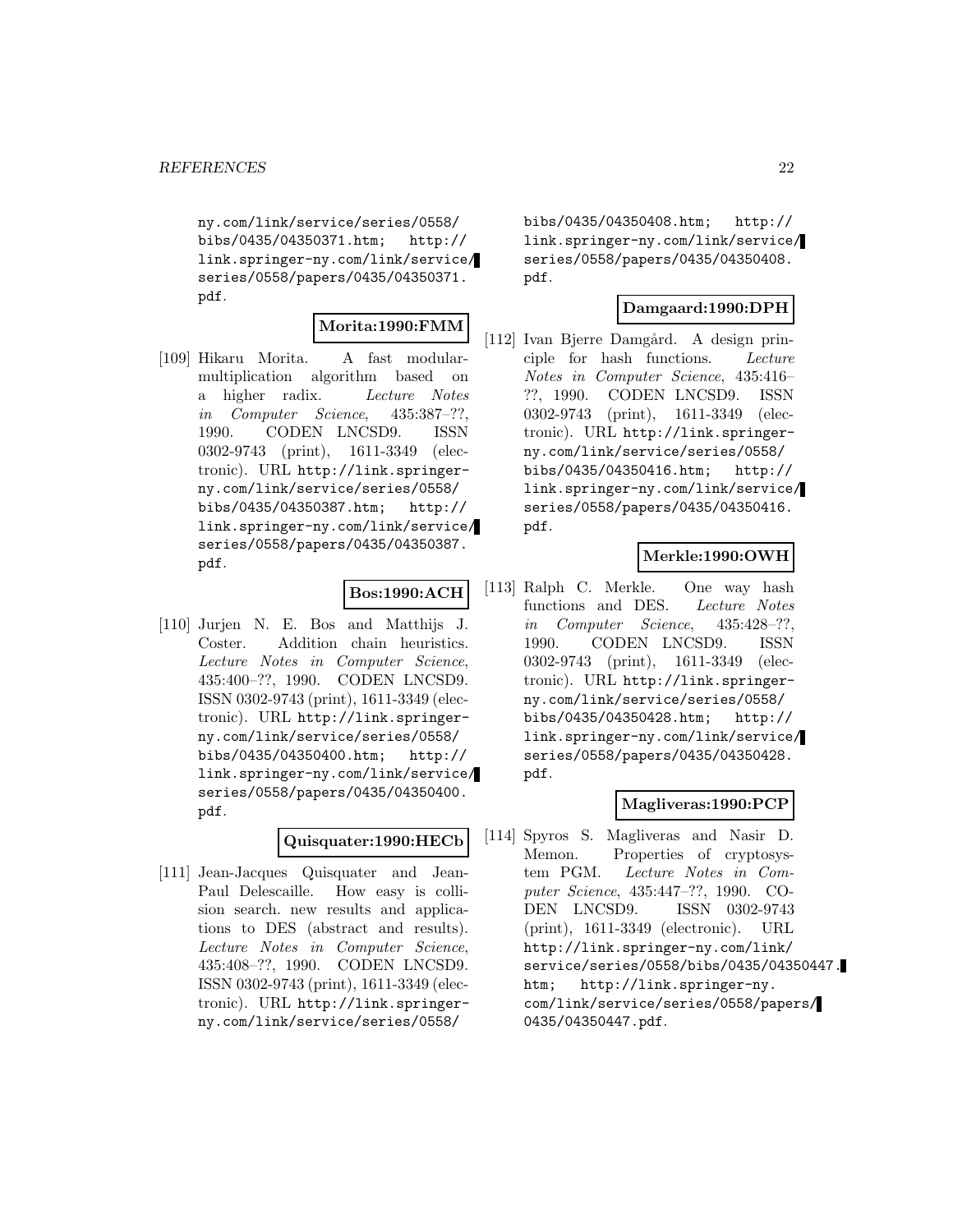## **Zheng:1990:CBC**

[115] Yuliang Zheng, Tsutomu Matsumoto, and Hideki Imai. On the construction of block ciphers provably secure and not relying on any unproved hypotheses (extended abstract). Lecture Notes in Computer Science, 435: 461–??, 1990. CODEN LNCSD9. ISSN 0302-9743 (print), 1611-3349 (electronic). URL http://link.springerny.com/link/service/series/0558/ bibs/0435/04350461.htm; http:// link.springer-ny.com/link/service/ series/0558/papers/0435/04350461. pdf.

#### **Okamoto:1990:DZKb**

[116] Tatsuaki Okamoto and Kazuo Ohta. Disposable zero-knowledge authentications and their applications to untraceable electronic cash. Lecture Notes in Computer Science, 435:481– ??, 1990. CODEN LNCSD9. ISSN 0302-9743 (print), 1611-3349 (electronic). URL http://link.springerny.com/link/service/series/0558/ bibs/0435/04350481.htm; http:// link.springer-ny.com/link/service/ series/0558/papers/0435/04350481. pdf.

## **Ben-Or:1990:EIS**

[117] Michael Ben-Or, Shafi Goldwasser, Joe Kilian, and Avi Wigderson. Efficient identification schemes using two prover interactive proofs. Lecture Notes in Computer Science, 435:498– ??, 1990. CODEN LNCSD9. ISSN 0302-9743 (print), 1611-3349 (electronic). URL http://link.springerny.com/link/service/series/0558/ bibs/0435/04350498.htm; http:// link.springer-ny.com/link/service/ series/0558/papers/0435/04350498. pdf.

#### **Boyar:1990:CCZ**

[118] Joan Boyar and René Peralta. On the concrete complexity of zeroknowledge proofs. Lecture Notes in Computer Science, 435:507–??, 1990. CODEN LNCSD9. ISSN 0302-9743 (print), 1611-3349 (electronic). URL http://link.springerny.com/link/service/series/0558/ bibs/0435/04350507.htm; http:// link.springer-ny.com/link/service/ series/0558/papers/0435/04350507. pdf.

## **Feige:1990:ZKP**

[119] Uriel Feige and Adi Shamir. Zero knowledge proofs of knowledge in two rounds. Lecture Notes in Computer Science, 435:526–??, 1990. CODEN LNCSD9. ISSN 0302-9743 (print), 1611-3349 (electronic). URL http://link.springerny.com/link/service/series/0558/ bibs/0435/04350526.htm; http:// link.springer-ny.com/link/service/ series/0558/papers/0435/04350526. pdf.

## **Kilian:1990:MRZ**

[120] Joe Kilian, Silvio Micali, and Rafail Ostrovsky. Minimum resource zeroknowledge proofs (extended abstract). Lecture Notes in Computer Science, 435:545–??, 1990. CODEN LNCSD9. ISSN 0302-9743 (print), 1611-3349 (electronic). URL http://link.springerny.com/link/service/series/0558/ bibs/0435/04350545.htm; http:// link.springer-ny.com/link/service/ series/0558/papers/0435/04350545. pdf.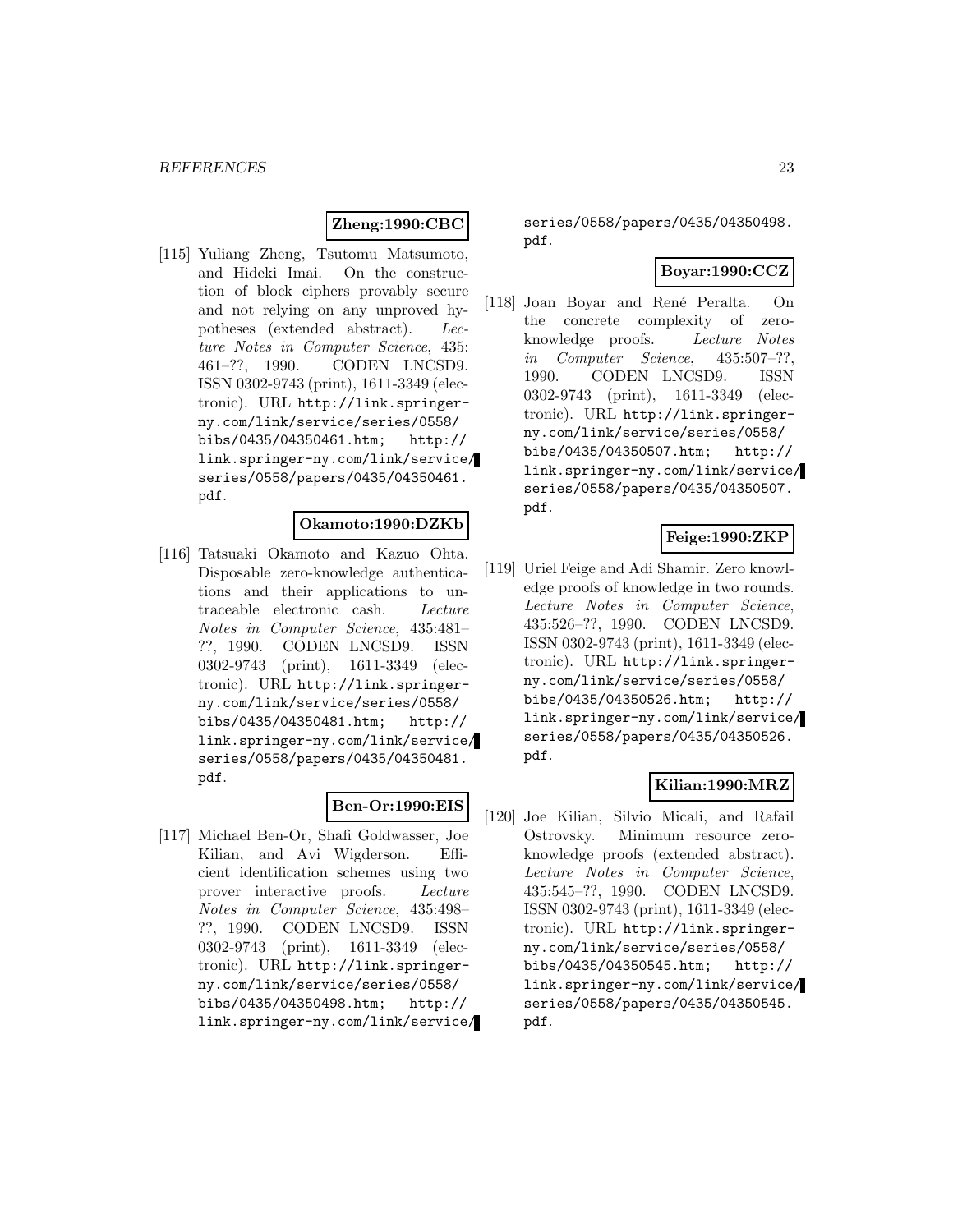### **Bellare:1990:NIO**

[121] Mihir Bellare and Silvio Micali. Noninteractive oblivious transfer and applications. Lecture Notes in Computer Science, 435:547–??, 1990. CO-DEN LNCSD9. ISSN 0302-9743 (print), 1611-3349 (electronic). URL http://link.springer-ny.com/link/ service/series/0558/bibs/0435/04350547. $_{\rm pdf.}$ htm; http://link.springer-ny. com/link/service/series/0558/papers/ 0435/04350547.pdf.

**Beaver:1990:MPT**

[122] Donald Beaver. Multiparty protocols tolerating half faulty processors. Lecture Notes in Computer Science, 435:560–??, 1990. CODEN LNCSD9. ISSN 0302-9743 (print), 1611-3349 (electronic). URL http://link.springerny.com/link/service/series/0558/ bibs/0435/04350560.htm; http:// link.springer-ny.com/link/service/ series/0558/papers/0435/04350560. pdf.

#### **Cleve:1990:CGD**

[123] Richard Cleve. Controlled gradual disclosure schemes for random bits and their applications. Lecture Notes in Computer Science, 435:573– ??, 1990. CODEN LNCSD9. ISSN 0302-9743 (print), 1611-3349 (electronic). URL http://link.springerny.com/link/service/series/0558/ bibs/0435/04350573.htm; http:// link.springer-ny.com/link/service/ series/0558/papers/0435/04350573. pdf.

#### **Beaver:1990:MCF**

[124] Donald Beaver and Shafi Goldwasser. Multiparty computation with faulty majority. Lecture Notes in Computer Science, 435:589–??, 1990. CODEN LNCSD9. ISSN 0302-9743 (print), 1611-3349 (electronic). URL http://link.springerny.com/link/service/series/0558/ bibs/0435/04350589.htm; http:// link.springer-ny.com/link/service/ series/0558/papers/0435/04350589.

## **Chaum:1990:SDA**

[125] David Chaum. The spymasters double-agent problem: Multiparty computations secure unconditionally from minorities and cryptographically from majorities. Lecture Notes in Computer Science, 435:591–??, 1990. CODEN LNCSD9. ISSN 0302-9743 (print), 1611-3349 (electronic). URL http://link.springerny.com/link/service/series/0558/ bibs/0435/04350591.htm; http:// link.springer-ny.com/link/service/ series/0558/papers/0435/04350591. pdf.

#### **Bellare:1990:SSK**

[126] Mihir Bellare, Lenore Cowen, and Shafi Goldwasser. On the structure of secret key exchange protocols. Lecture Notes in Computer Science, 435: 604–??, 1990. CODEN LNCSD9. ISSN 0302-9743 (print), 1611-3349 (electronic). URL http://link.springerny.com/link/service/series/0558/ bibs/0435/04350604.htm; http:// link.springer-ny.com/link/service/ series/0558/papers/0435/04350604. pdf.

#### **Shamir:1990:EIS**

[127] Adi Shamir. An efficient identifica-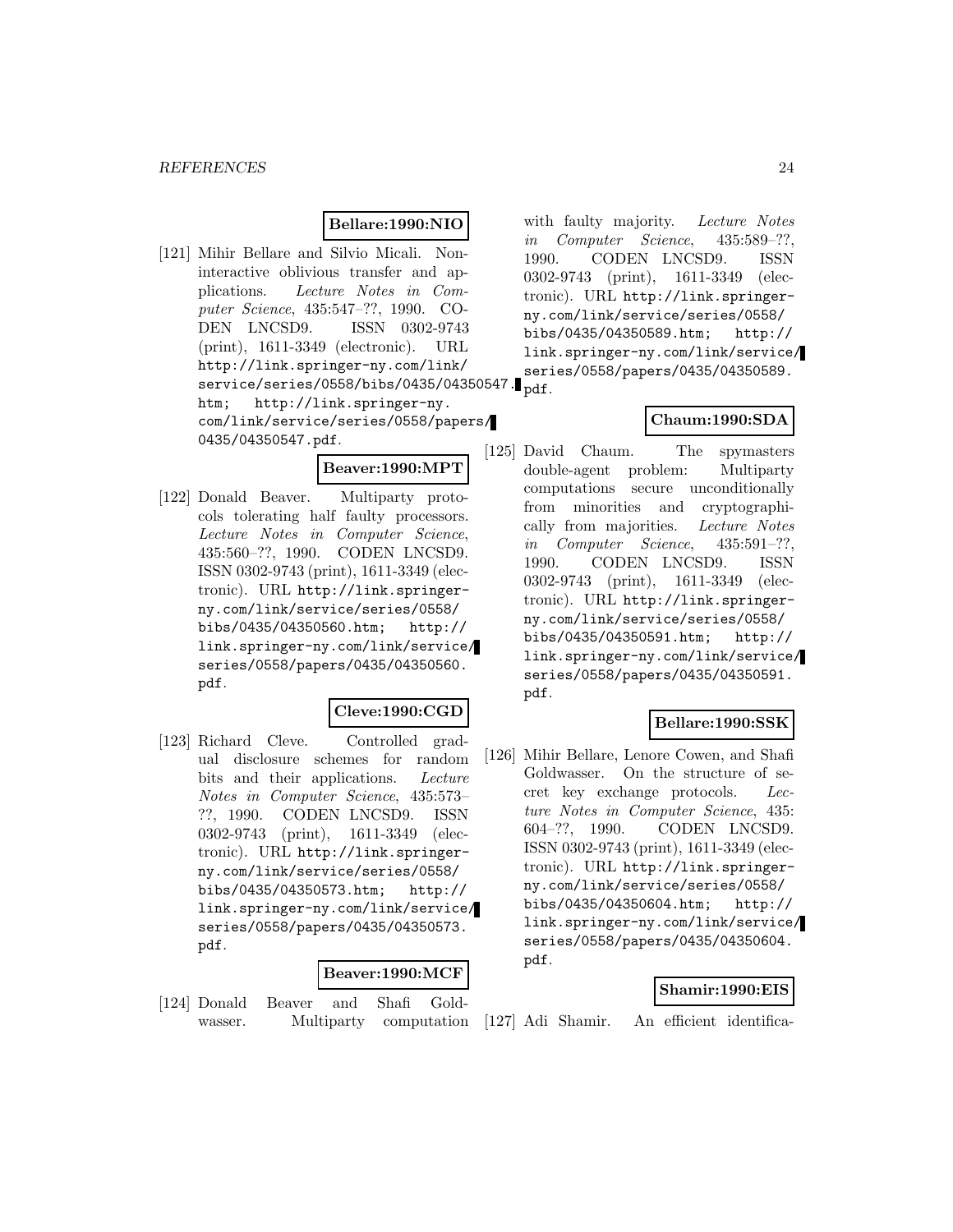tion scheme based on permuted kernels (extended abstract). Lecture Notes in Computer Science, 435:606– ??, 1990. CODEN LNCSD9. ISSN 0302-9743 (print), 1611-3349 (electronic). URL http://link.springerny.com/link/service/series/0558/ bibs/0435/04350606.htm; http:// link.springer-ny.com/link/service/ series/0558/papers/0435/04350606. pdf.

#### **Ostrovsky:1990:ESP**

[128] Rafail Ostrovsky. An efficient software protection scheme (abstract). Lecture Notes in Computer Science, 435: 610–??, 1990. CODEN LNCSD9. ISSN 0302-9743 (print), 1611-3349 (electronic). URL http://link.springerny.com/link/service/series/0558/ bibs/0435/04350610.htm; http:// link.springer-ny.com/link/service/ series/0558/papers/0435/04350610. pdf.

#### **Adams:1990:GBE**

[129] Carlisle M. Adams and Stafford E. Tavares. Good S-boxes are easy to find. Lecture Notes in Computer Science, 435:612–??, 1990. CODEN LNCSD9. ISSN 0302-9743 (print), 1611-3349 (electronic). URL http://link.springerny.com/link/service/series/0558/ bibs/0435/04350612.htm; http:// link.springer-ny.com/link/service/ series/0558/papers/0435/04350612. pdf.

#### **White:1990:CDP**

[130] Steve R. White. Convert distributed processing with computer viruses. Lecture Notes in Computer Science, 435: 616–??, 1990. CODEN LNCSD9.

ISSN 0302-9743 (print), 1611-3349 (electronic). URL http://link.springerny.com/link/service/series/0558/ bibs/0435/04350616.htm; http:// link.springer-ny.com/link/service/ series/0558/papers/0435/04350616. pdf.

## **Price:1990:PDS**

[131] Wyn L. Price. Progress in data security standardisation. Lecture Notes in Computer Science, 435:620– ??, 1990. CODEN LNCSD9. ISSN 0302-9743 (print), 1611-3349 (electronic). URL http://link.springerny.com/link/service/series/0558/ bibs/0435/04350620.htm; http:// link.springer-ny.com/link/service/ series/0558/papers/0435/04350620. pdf.

#### **Miyaguchi:1990:FCC**

[132] Shoji Miyaguchi. The FEAL- 8 cryptosystem and a call for attack. Lecture Notes in Computer Science, 435: 624–??, 1990. CODEN LNCSD9. ISSN 0302-9743 (print), 1611-3349 (electronic). URL http://link.springerny.com/link/service/series/0558/ bibs/0435/04350624.htm; http:// link.springer-ny.com/link/service/ series/0558/papers/0435/04350624. pdf.

#### **Quisquater:1990:HEZ**

[133] Jean-Jacques Quisquater, Louis C. Guillou, and Thomas A. Berson. How to explain zero-knowledge protocols to your children. Lecture Notes in Computer Science, 435:628– ??, 1990. CODEN LNCSD9. ISSN 0302-9743 (print), 1611-3349 (electronic). URL http://link.springer